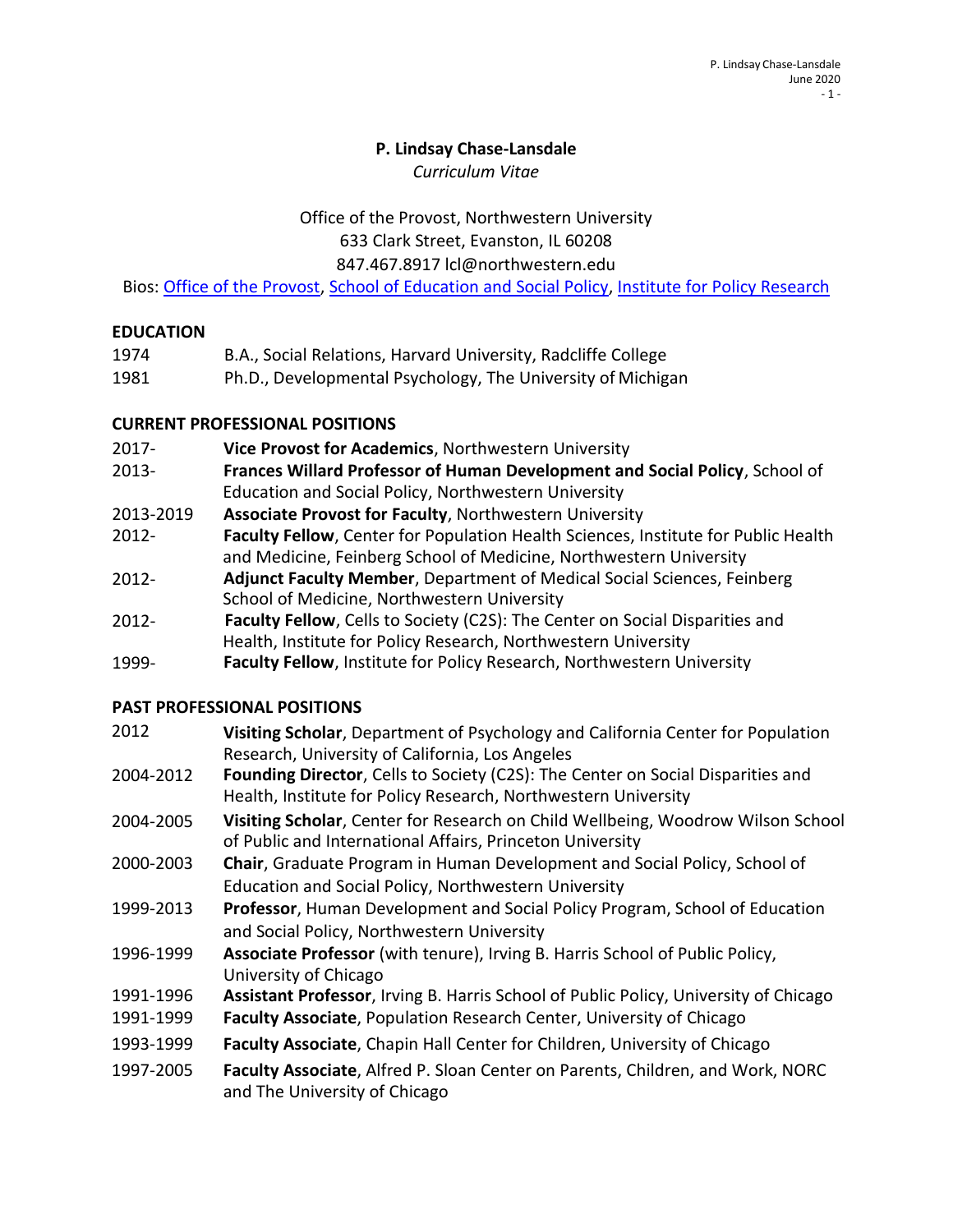- 1995-2002 **Faculty Associate**, Northwestern University/University of Chicago Joint Center for Poverty Research
- 1992-1995 **Faculty Associate**, Center for the Study of Urban Inequality, University of Chicago
- 1992-1994 **Director,** Fellowships in Child Welfare and Family Policy, Chapin Hall Center for Children and Irving B. Harris School of Public Policy
- 1989-1993 **Senior Research Scientist for Developmental and Family Research**, Chapin Hall Center for Children, University of Chicago
- 1989-1999 **Adjunct Faculty Member**, Department of Psychology, University of Chicago
- 1988-1990 **Research Associate Professor**, Department of Psychiatry and Behavioral Sciences, George Washington University of Medical Center
- 1985-1988 **Postdoctoral Fellow**, Program in Research on Family Processes and Psychopathology, NIMH Family Research Consortium
- 1982-1985 **Associate Director**, Washington Liaison Office, Society for Research in Child Development
- 1981-1982 **AAAS/SRCD Congressional Science Fellow in Child Development**, The Honorable Paul Simon, U.S. House of Representatives

# **AWARDS, FELLOWSHIPS, HONORS**

| 2013-     | Fellow, National Academy of Education                                                                            |
|-----------|------------------------------------------------------------------------------------------------------------------|
| 2012-2014 | Fellow, Ascend at the Aspen Institute: Two-Generations, One Future                                               |
| 2011      | Society for Research in Child Development Award for Distinguished Contributions<br>to Public Policy for Children |
| 2007      | Fellow, Association for Psychological Science                                                                    |
| 2004      | Martin E. and Gertrude G. Walder Award for Research Excellence, Northwestern<br>University                       |
| 2004      | Society for Research on Adolescence Social Policy Award - Best Journal Article                                   |
| 2004      | Fellow, American Psychological Association, Division 7, Developmental Psychology                                 |
|           | Excellence in Teaching Award, Harris Graduate School of Public Policy, University of                             |
| 1996      | Chicago                                                                                                          |
| 1979-1980 | NICHD Predoctoral Fellowship                                                                                     |
| 1979-1980 | Bush Program in Child Development and Social Policy Fellowship                                                   |
| 1975-1979 | Danforth Foundation Fellowship                                                                                   |
| 1974-1975 | Rotary International Foundation Fellowship for Study Abroad                                                      |
| 1974      | Magna Cum Laude, Social Relations, Harvard University                                                            |
| 1973      | Kennedy Institute Research Grant, Harvard University                                                             |
| 1973      | Phi Beta Kappa, Junior Year, Harvard University                                                                  |

## **STUDENT AWARDS**

2009 Stacy Pancratz, *B.A. School of Education and Social Policy. Fulbright Fellowship for Study in Morocco* 2007 Christine P. Li-Grining, *Ph.D., Human Development and Social Policy, Northwestern University. Exemplary Dissertation Award, The Spencer Foundation*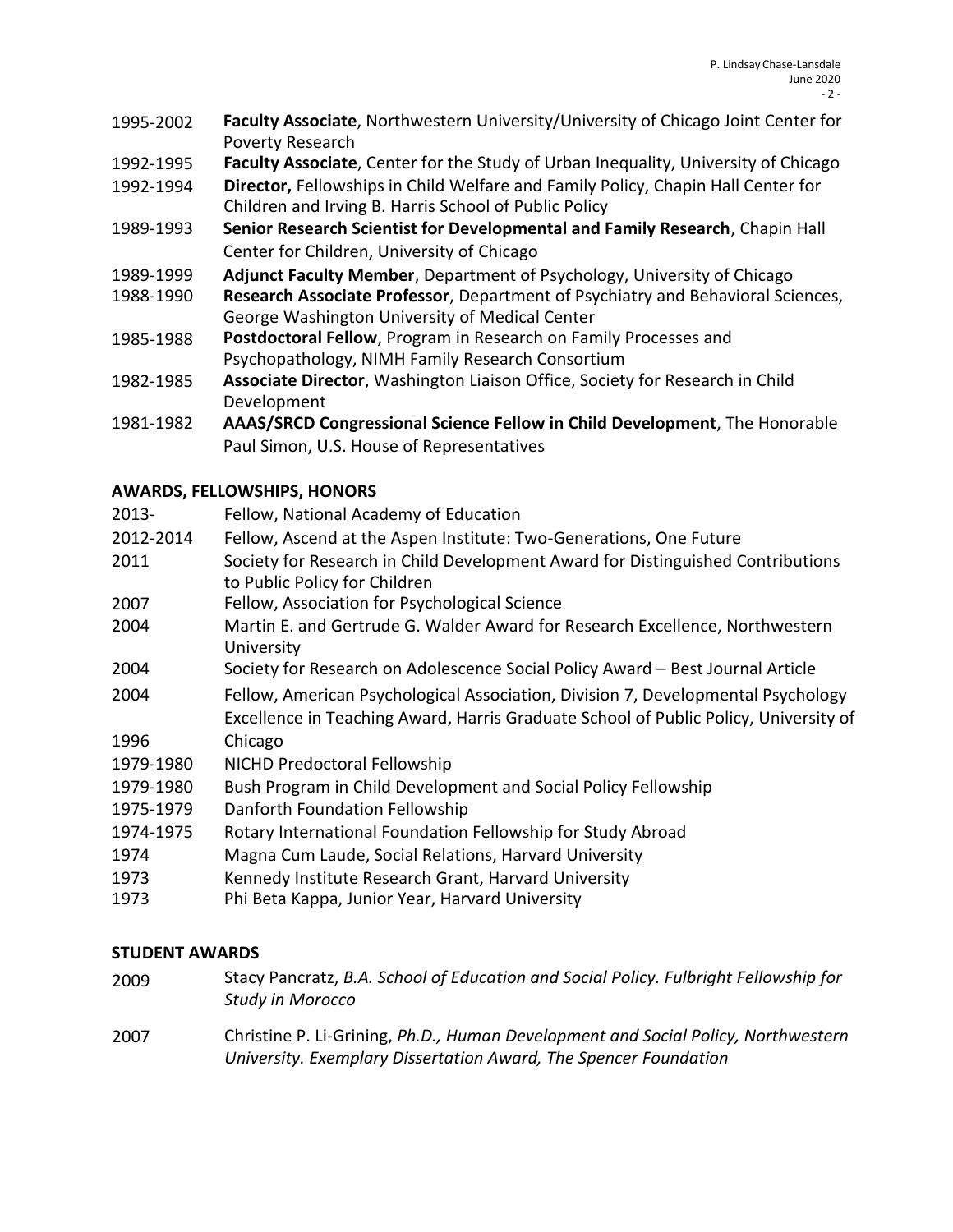| 2006 | Elizabeth Votruba-Drzal, Ph.D., Human Development and Social Policy,<br>Northwestern University. Honorable Mention, Outstanding Dissertation Award,<br>Association for Public Policy Analysis and Management        |
|------|---------------------------------------------------------------------------------------------------------------------------------------------------------------------------------------------------------------------|
| 2006 | Christine P. Li-Grining, Ph.D., Human Development and Social Policy, Northwestern<br>University. Early Education and Child Development Outstanding Dissertation<br>Award, American Educational Research Association |
| 2002 | Jennifer L. Matjasko, Ph.D., Harris Graduate School of Public Policy, University of<br>Chicago. Hershel D. Thornberg Dissertation Award, Society for Research on<br>Adolescence                                     |
| 1994 | Lauren Wakschlag, Ph.D., Human Development, University of Chicago. Hershel D.<br>Thornberg Dissertation Award, Society for Research on Adolescence                                                                  |

## **CURRENT AND RECENT BOARD / COMMITTEE POSITIONS**

| 2018-2022<br>2018- | Member, Executive Committee, Board of Overseers, Harvard University<br>Member, Board of Advisors, Block Museum of Art, Northwestern University |
|--------------------|------------------------------------------------------------------------------------------------------------------------------------------------|
| 2016-2022          | <b>Member, Board of Overseers, Harvard University</b>                                                                                          |
| 2013-2015          | <b>Member, Leadership Network, Evanston Community Foundation</b>                                                                               |
| 2013-2015          | Member, National Advisory Committee, Robert Wood Johnson Foundation Health<br>& Society Scholars Program                                       |
| 2009-2013          | <b>Chair, Visiting Committee, Graduate School of Education, Harvard University</b>                                                             |
| 2010-2012          | <b>Chair, NIH Study Section on Social Sciences and Population Studies</b>                                                                      |
| 2008-2010          | <b>Member, NIH Study Section on Social Sciences and Population Studies</b>                                                                     |
| 2007-2008          | Member, Visiting Committee, Graduate School of Education, Harvard University                                                                   |
| 2007-2009          | Member, Selection Committee, Exemplary Dissertation Award, the Spencer<br>Foundation                                                           |
| 2005-2008          | Member, Board on Children, Youth, and Families, National Research Council and<br>the Research Institute of Medicine, the National Academies    |
| 2004-2008          | <b>Member, Editorial Board, Children and Youth Services Review</b>                                                                             |
| 2004-2019          | <b>Associate Editor, Journal of Adolescent Health</b>                                                                                          |
| 2004-2008          | <b>Consultant, NICHD project, Explaining Family Change and Variation</b>                                                                       |
| 2002-2011          | Chair, Board of Directors, Foundation for Child Development                                                                                    |
| 2002-2007          | <b>Member, Scholars Program Selection Committee, William T. Grant Foundation</b>                                                               |
| 1999-2003          | <b>Member, Board of Directors, Jobs for Youth, Chicago</b>                                                                                     |
|                    |                                                                                                                                                |

## **PROFESSIONAL MEMBERSHIPS**

American Psychological Association

Association of Psychological Science

Association for Public Policy Analysis and Management Interdisciplinary Association for

Population Health Science National Council on Family Relations

Population Association of America Society for Research on Adolescence

Society for Research in Child Development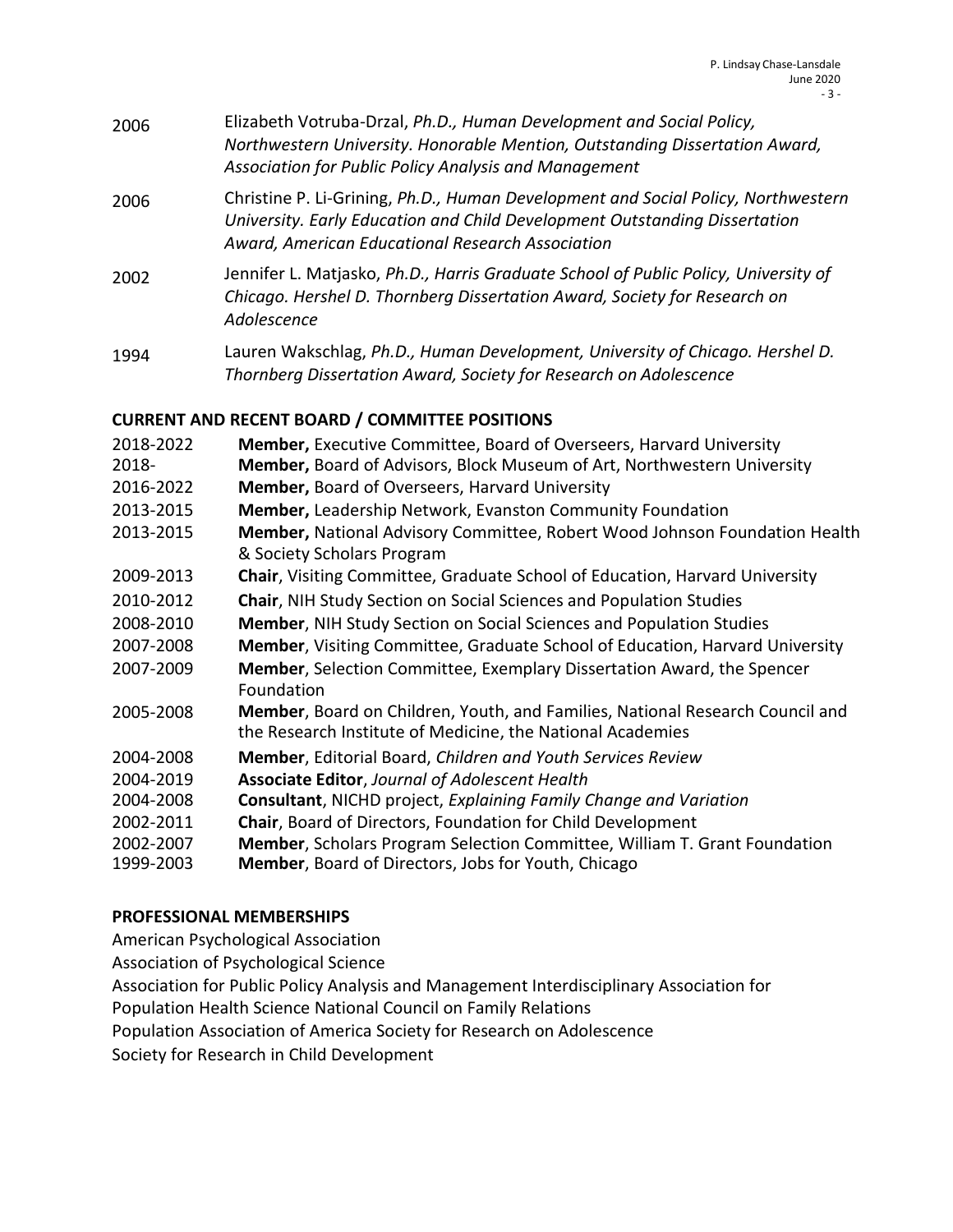#### **CURRENT AND RECENT AWARDS**

Co-Principal Investigator: Expanding Our Knowledge of Evidence-Based Programming for Justice-Involved Families. Institute for Policy Research, Northwestern University, 2018-2019, \$2,400.

Co-Principal Investigator: The Northwestern University Two-Generation Study (NU2Gen) of Parent and Child Human Capital Advancement. Administration for Children and Families, HHS, 2016-2020, \$1,400,000.

Co-Principal Investigator: The Northwestern University Two-Generation Child and Family Outcomes Study of CAP Tulsa's Career*Advance®* Program. Subcontract, Administration for Children and Families, HHS, 2015-2020, \$945,000.

Principal Investigator: Expanding the Cycle of Opportunity: Simultaneously Educating Parents and Children in Head Start. Administration for Children and Families, HHS, 2013-2020, \$2,500,000.

Principal Investigator: Expanding Career*Advance®*: A Two-Generation Program for Low-Income Parents and Children. Foundation for Child Development, 2014-2016, \$495,000.

Co-Principal Investigator with the Evanston Community Foundation (PI): Evanston Two-Generation Initiative. Ascend at the Aspen Institute, 2013-2015, \$100,000.

Principal Investigator: Designing and Implementing the First Stage of a Research Study of Education, a Pilot Two-Generation Education Program in Evanston, Illinois. Institute for Policy Research, Northwestern University, Seed Grant, 2013-2014, \$6,000.

Principal Investigator: Career*Advance®*: A Dual-Generation Program's Effects on Families and Children. W.K. Kellogg Foundation, 2012-2014, \$150,000.

Principal Investigator: Mobilizing Social Networks in Early Childhood Education. Ascend at the Aspen Institute, 2012-2014, \$100,000.

Principal Investigator: Career*Advance®*: A Dual-Generation Program's Effects on Families and Children. Administration for Children and Families, HHS, 2011-2015, \$2,000,000.

Co-Principal Investigator: Career*Advance®*, with Community Action Project of Tulsa, OK (PI), Brooks-Gunn, J. (Co-PI) and, King, C. (Co-PI). Administration for Children and Families, HHS, 2010-2015, \$892,561.

Principal Investigator: Mentoring Students of Color. Foundation for Child Development, 2012- 2013, \$30,000.

Co-Investigator: Diversity Supplement for Chelsea McKinney to *Community Child Health*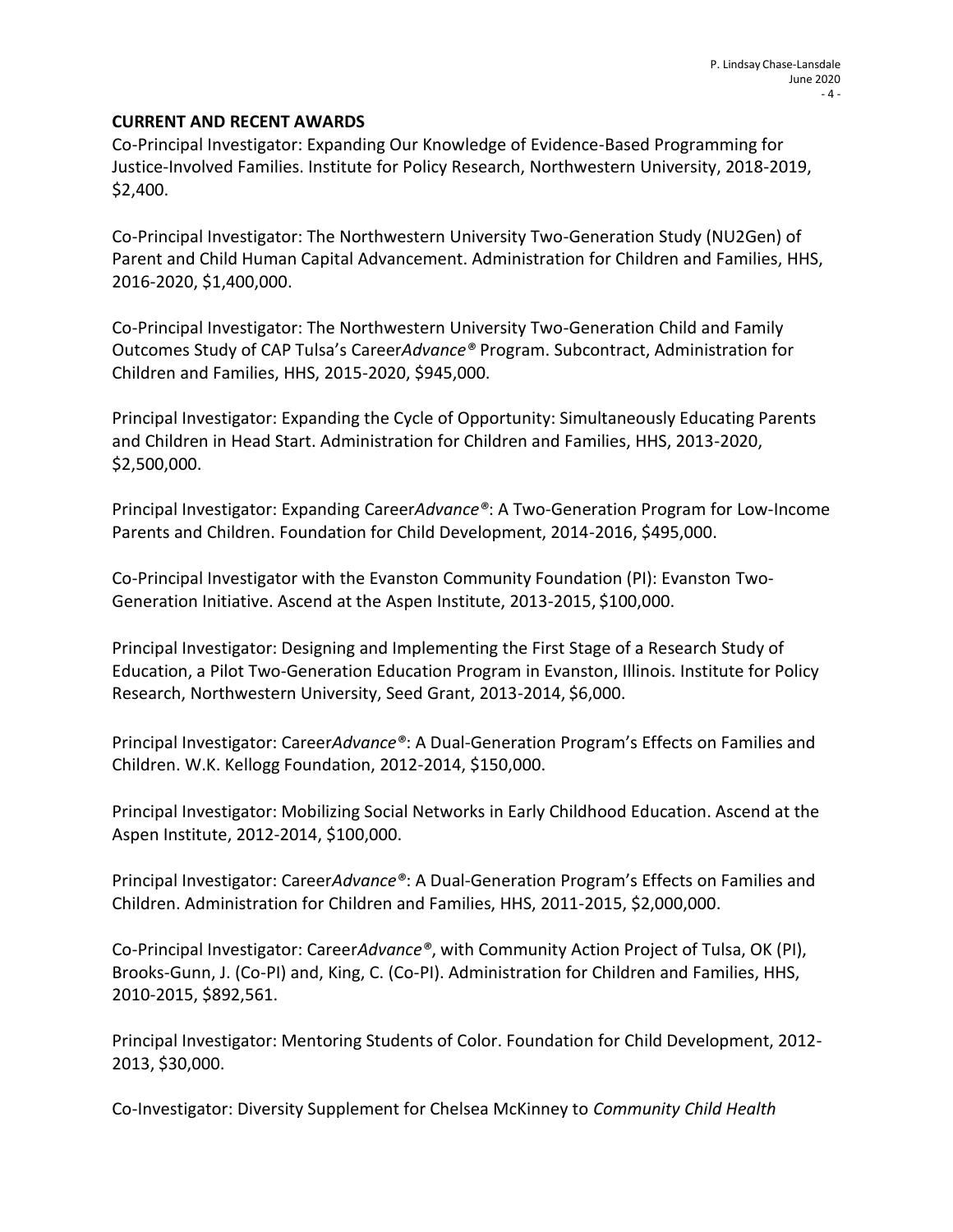*Network- Lake County, IL* with Shalowitz, M. (PI). National Institute of Child Health and Human Development, 2009-2012, \$103,825.

Co-Principal Investigator: Educare Post-Secondary Education Project with Brooks-Gunn, J. (Co-PI) and the Ounce of Prevention Fund (PI). The Bill and Melinda Gates Foundation, 2008-2010, \$75,000.

### **PUBLICATIONS**

### **PEER REVIEWED JOURNAL ARTICLES**

Sabol, T.J., Sommer, T.E., **Chase-Lansdale, P.L**., & Brooks-Gunn, J. (in press). Intergenerational economic mobility for low-income parents and their children: A dual development science framework. *Annual Review of Psychology.*

Sommer, T.E., Schneider, W., Chor, E., Sabol, T.J., **Chase-Lansdale, P.L.,** Brooks-Gunn, J., Yoshikawa, H., Morris, A., & King, C. (2020). A two-generation education intervention and children's attendance in Head Start. *Child Development*.

**Chase-Lansdale, P.L.**, Sabol, T.J., Sommer, T.E., Chor, E., Cooperman, A.W., Brooks-Gunn, J., Yoshikawa, H., & Morris, A. (2019). Effects of a two-generation human capital program on lowincome parents' education, employment and psychological well-being. *TheJournal of Family Psychology, 33*(4), 433-443*.* doi:10.1037/fam0000517

Sommer, T.E., Gomez, C.J., Yoshikawa, H., Sabol, T., Chor, E., Sanchez, A., **Chase-Lansdale, P.L.**, & Brooks-Gunn, J. (2018). Head Start, two-generation ESL services, and parent engagement. *Early Childhood Research Quarterly.* doi: 10.1016/j.ecresq.2018.03.008

Sommer, T.E., Sabol, T.J., Chor, E., Schneider, W., **Chase-Lansdale, P.L.**, Brooks-Gunn, J., Small, M., King, C., & Yoshikawa, H. (2018). A two-generation human capital approach to anti- poverty policy. *The Russell Sage Foundation Journal of the Social Sciences, 4*(3), 118*-*143. doi:10.7758/RSF.2018.4.3.07.

Sommer, T.E., Sabol, T.J., **Chase-Lansdale, P.L.**, Small, M., Wilde, H., Brown, S., & Huang, Z.Y. (2017). Promoting parents' social capital to increase children's attendance in Head Start: Evidence from an experimental intervention. *Journal of Research on Educational Effectiveness*, *10*(4), 732-766. doi:10.1080/19345747.2016.1258099

Garfield, C., Duncan, G., Peters, S., Rutsohn, J., McDade, T., Adam, E., Coley, R., & **Chase-Lansdale, P.L.** (2016). Adolescent reproductive knowledge, attitudes, and beliefs and future fatherhood. *Journal of Adolescent Health, 30*, 1-7. [doi:10.1016/j.jadohealth.2015.12.010](https://doi-org.turing.library.northwestern.edu/10.1016/j.jadohealth.2015.12.010)

McKinney, C., Hahn-Holbrook, J., Chase-Lansdale, P.L., Ramey, S., Krohn, J., Reed-Vance, M., Raju, T.N.K., & Shalowitz, M.U. (2016). Racial and ethnic difference in breastfeeding. *Pediatrics, 138*(2), 1-11*.* doi:10.1542/peds.2015-2388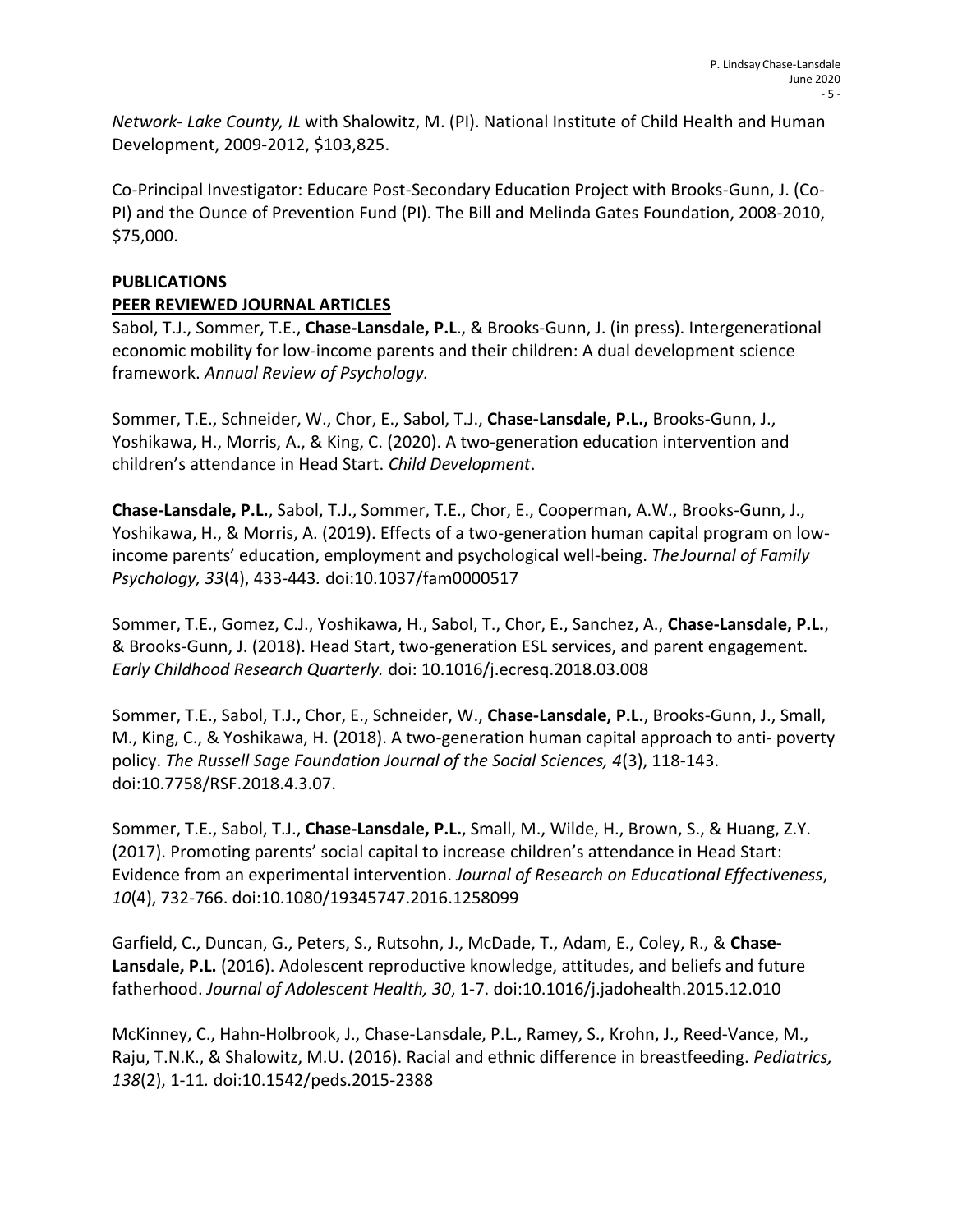Sabol, T.J., **Chase-Lansdale, P.L.**, & Brooks-Gunn, J. (2015). Advancing the science of child development: Do we need a new household survey? *Journal of Economic and Social Measurement, 40,* 221-255. doi:10.3233/JEM-150394

Sabol, T.J., Sommer T.E., **Chase-Lansdale, P.L**., Brooks-Gunn, J, Yoshikawa, H., King, C.T., Kathawalla, U.K., Alamuddin, R., Gomez, C., & Ross, E.C. (2015). Parent's persistence and certification in a two-generation education and training program. Children and Youth Services Review 58, 1-10. doi:10.1016/j.childyouth.2015.08.012.

**Chase-Lansdale, P.L.**, & Brooks-Gunn, J. (2014). Helping parents, helping children: Twogeneration mechanisms. Two-generation programs in the 21st century. Future of Children, 24(1), 13-39.

Garfield, C.F., Duncan, G., Rutsohn, J., McDade, T., Adam, E.K., Coley, R.L., & **Chase-Lansdale, P.L.** (2014). A longitudinal study of paternal mental health during transition to fatherhood as young adults. Pediatrics, 133.5, 836-843. doi:10.1542/peds.2013-3262

Sabol, T.J. & **Chase-Lansdale, P.L.** (2014). The influence of low-income children's participation in Head Start on their parents' education and employment. Journal of Policy Analysis and Management, 34, 136-161. doi:10.1002/pam.21799

Hoyt, L.T., **Chase-Lansdale, P.L.**, McDade, T.W., & Adam, E.K. (2012). Positive youth, healthy adults: Does positive well-being in adolescence predict better perceived health and fewer risky health behaviors in young adulthood? *Journal of Adolescent Health*, *50*(1): 66-73. doi[:10.1016/j.jadohealth.2011.05.002](https://doi-org.turing.library.northwestern.edu/10.1016/j.jadohealth.2011.05.002)

Sommer, T.E., **Chase-Lansdale, P.L**., Brooks-Gunn, J., Gardner, M., Rauner, D.M., & Freel, K. (2012). Early childhood education centers and mothers' postsecondary attainment: A new conceptual framework for a dual-generation education intervention. *Teachers College Record, 114,* 1-40.

Trawalter, S., Adam, E.K., **Chase-Lansdale, P.L.**, & Richeson, J.A. (2012). Concerns about appearing prejudiced get under the skin: Stress system responses to interracial contact in the moment and across time*. Journal of Experimental Social Psychology, 48,* 682-693. doi[:10.1016/j.jesp.2011.12.003](https://doi-org.turing.library.northwestern.edu/10.1016/j.jesp.2011.12.003)

Valdovinos D'Angelo, A., Palacios, N.A, & **Chase-Lansdale, P.L.** (2012). Latino immigrant differences in father involvement with infants. *Fathering, 10,* 178-212. doi:10.3149/fth.1002.178

Adam, E.K., Chyu, L., Till, T., Doane, L.D., Duncan, G.J., **Chase-Lansdale, P.L.**, Boisjoly, J. & McDade, T.W. (2011). Adverse relationship histories and young adult health: Cumulative effects of low parent support, intimate partner violence, relationship instability, loneliness and loss. *Journal of Adolescent Health, 49,* 278-286. d[oi:10.1016/j.jadohealth.2010.12.012](https://doi-org.turing.library.northwestern.edu/10.1016/j.jadohealth.2010.12.012)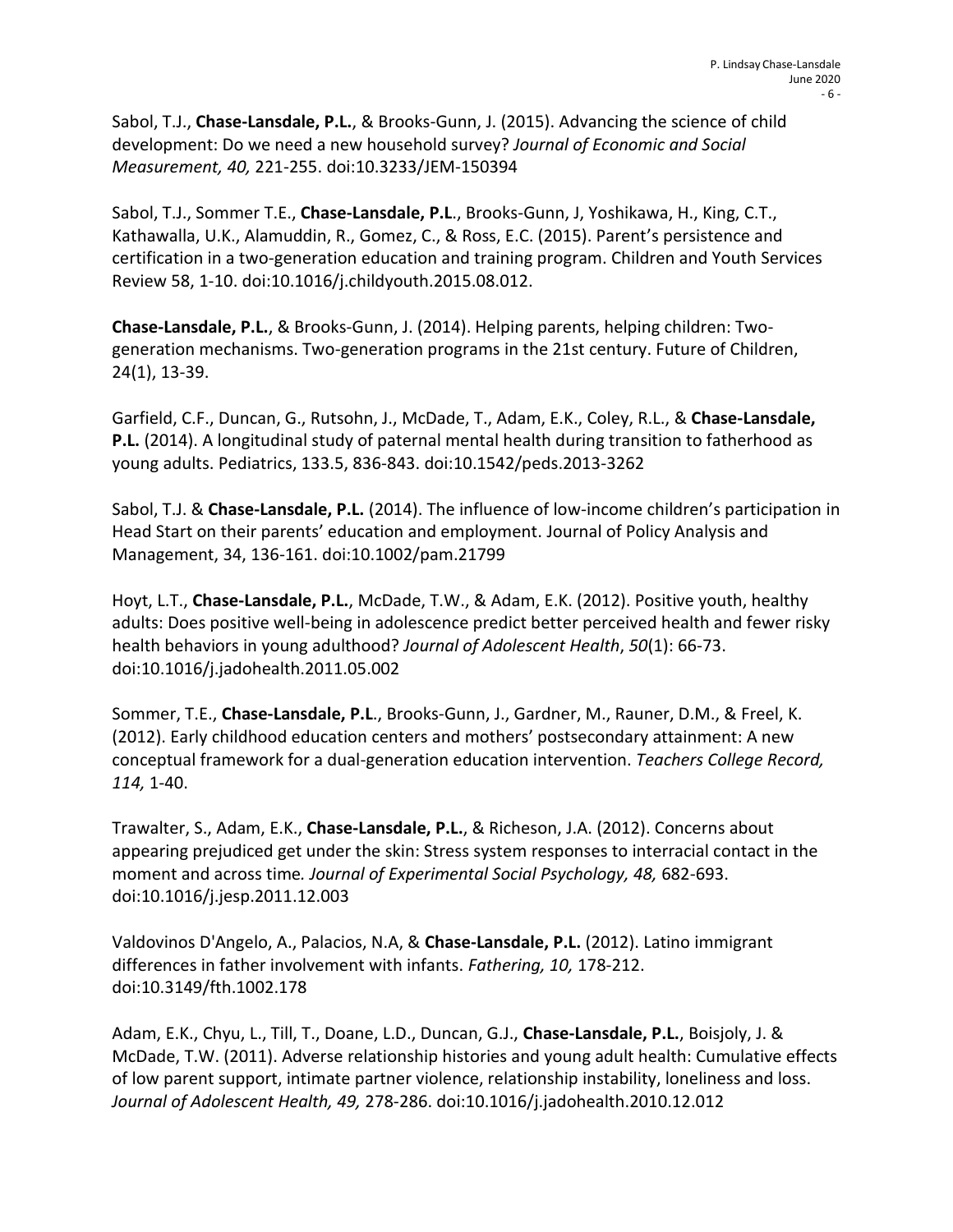Votruba-Drzal, E., Coley, R.L., Li-Grining, C., & **Chase-Lansdale, P.L.** (2010). Child care and the socioemotional development of economically disadvantaged children in middle childhood. *Child Development, 81,* 1460-74. doi:10.1111/j.1467-8624.2010.01485.x

**Chase-Lansdale, P.L**., Cherlin, A.J., Guttmannova, K., Fomby, P., Ribar, DC., & Coley, R. L. (2010). Long-term implications of welfare reform for the development of adolescents and young adults. *Children and Youth Services Review, 33,* 678-688. [doi:10.1016/j.childyouth.2010.11.016](https://doi-org.turing.library.northwestern.edu/10.1016/j.childyouth.2010.11.016)

Bachman, H.J., Coley, R. L., & **Chase-Lansdale, P.L.** (2009). Low-income mothers' marital transitions and adolescents' well-being. *Applied Developmental Science, 13,* 153-171. doi:10.1037/a0027427

Palacios, N., Gutmannova, K., & **Chase-Lansdale, P.L**. (2008*).* Early reading achievement of children in immigrant families: Is there an immigrant paradox? *Developmental Psychology, 44*, 1381- 1395. doi:10.1037/a0012863

Coley, R.L., Lohman, B., Votruba-Drzal, E., Pittman, L.D., & **Chase-Lansdale, P.L.** (2007). Maternal functioning, time, and money: The world of work and welfare. *Children and Youth Services Review, 29,* 721-741. doi[:10.1016/j.childyouth.2006.12.003](https://doi-org.turing.library.northwestern.edu/10.1016/j.childyouth.2006.12.003)

Li-Grining, C.P., Votruba-Drzal, E., Bachman, H.J., & **Chase-Lansdale, P.L.** (2006). Are certain preschoolers at risk in the era of welfare reform? The moderating role of children's temperament. *Children and Youth Services Review, 28*, 1102-1123. doi[:10.1016/j.childyouth.2005.10.016](https://doi-org.turing.library.northwestern.edu/10.1016/j.childyouth.2005.10.016)

Bachman, H.J., & **Chase-Lansdale, P.L.** (2005). Custodial grandmothers' physical, mental, and economic well-being: Comparisons of primary caregivers from low-income neighborhoods. *Family Relations, 34,* 475-487. doi:10.111/j.1741-3729.2005.00334.x

Seltzer, J.A., Bachrach, C.A., Bianchi, S.M., Bledsoe, C.H., Casper, L.M., **Chase-Lansdale, P.L.**, et al. (2005). Explaining family change and variation: Challenges for family demographers. *Journal of Marriage and Family, 67,* 908-925. doi:10.1111/j.1741-3737.2005.00183.x

Gordon, R.A., **Chase-Lansdale, P.L.**, Brooks-Gunn, J. (2004). Extended households and the life course of young mothers: Understanding the associations using a sample of mothers with premature, low birth weight babies. *Child Development, 75,* 1013-1038. doi:10.1111/j.1467- 8624.2004.00723.x

Lohman, B.J., Pittman, L.D., Coley, R.L., & **Chase-Lansdale, P.L.** (2004). Welfare history, sanctions, and developmental outcomes among low-income children and youth. *Social Service Review*, *78*, 41-73. doi:10.1086/380767

Votruba-Drzal, E., Coley, R.L., & **Chase-Lansdale, P.L.** (2004). Child care and low-income children's development: direct and moderated effects. *Child Development, 75*, 296-312.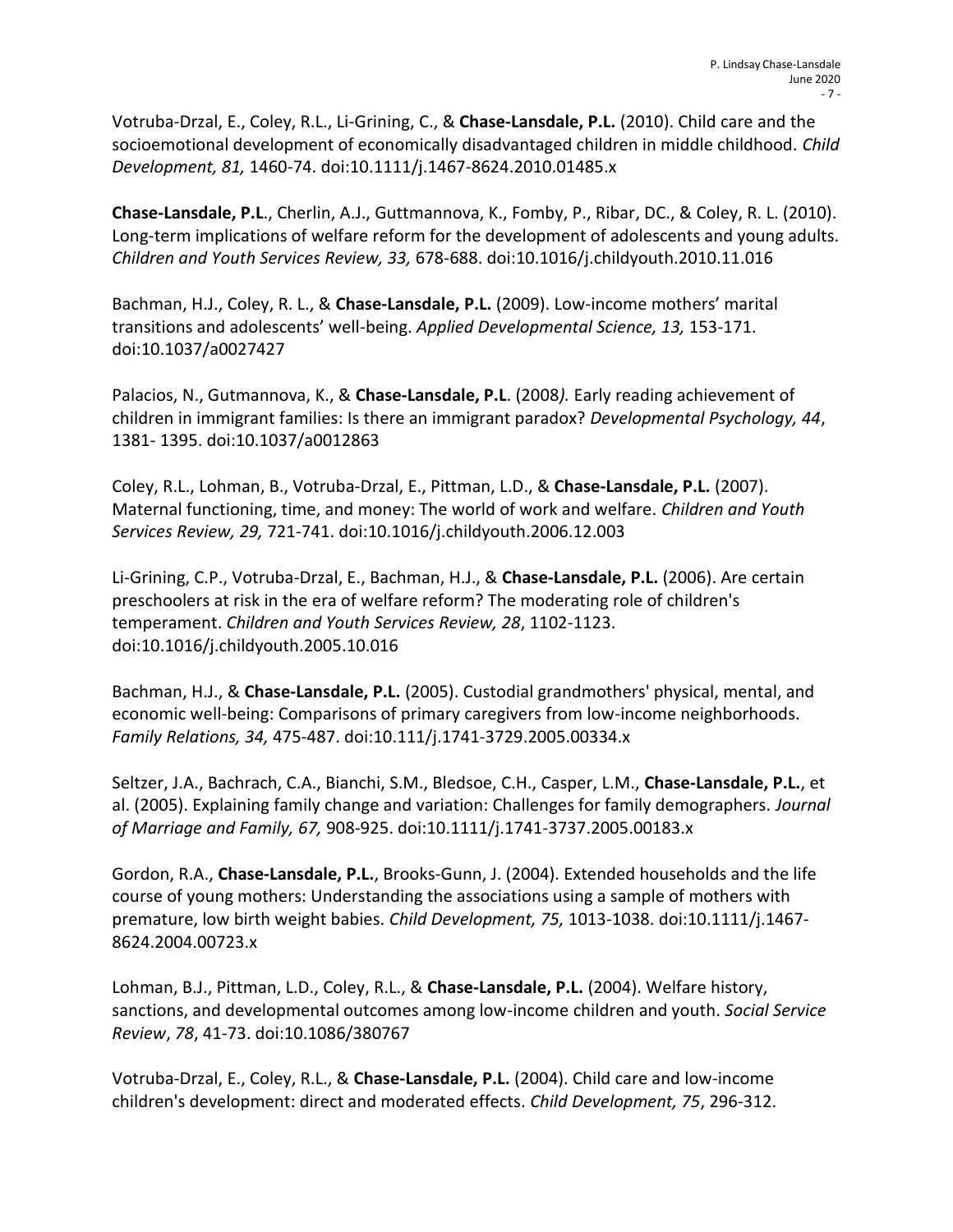**Chase-Lansdale, P.L.**, Moffitt, R. A., Lohman, B.J., Cherlin, A.J., Coley, R.L., Pittman, L.D., Roff, J., & Votruba-Drzal, E. (2003). Mothers' transitions from welfare to work and the well-being of preschoolers and adolescents*. Science, 299*(5612), 1548-1552.

Adam, E., & **Chase-Lansdale, P.L.** (2002). Home sweet home(s): Parental separation, residential moves, and adjustment problems in low-income adolescent girls. Developmental Psychology, 38, 792-805. doi:10.1037//0012-1649.38.5.792

Gordon, R.A., & **Chase-Lansdale, P.L.** (2001). Availability of child care in the United States: A description and analysis of data sources. *Demography, 38*, 299-316.

Moore, M.R., & **Chase-Lansdale, P.L.** (2001). Sexual intercourse and pregnancy among African-American adolescent girls in high poverty neighborhoods: The role of family and perceived community involvement. *Journal of Marriage and the Family, 63*, 1146-1157.

Pittman, L.D., & **Chase-Lansdale, P.L.** (2001). African American adolescent girls in impoverished communities: Parenting style and adolescent outcomes. *Journal of Research on Adolescence, 11*, 199-224. doi:10.1111/1532-7795.00010

Coley, R.L., Kuta, A.M., & **Chase-Lansdale, P.L.** (2000). An insider view: Knowledge and opinions of welfare from African American girls in poverty. *Journal of Social Issues, 56*, 707-726.

Coley, R.L., & **Chase-Lansdale, P.L.** (2000). Welfare receipt, financial strain, and African-American adolescent functioning. *Social Service Review*, *74,* 380-404.

Coley, R.L., & **Chase-Lansdale, P.L.** (1999). Stability and change in paternal involvement among urban African American fathers. *Journal of Family Psychology, 13*, 416-435.

Cherlin, A.J., **Chase-Lansdale, P.L.**, & McRae, C. (1998). Effects of parental divorce on mental health through the life course. *American Sociological Review, 63*, 239-249.

Coley, R.L., & **Chase-Lansdale, P.L.** (1998). Adolescent pregnancy and parenthood: Recent evidence and future directions. *American Psychologist, 53*, 152-166.

Gordon, R.A., **Chase-Lansdale, P.L.**, Matjasko, J.L., & Brook-Gunn, J. (1997). Young mothers living with grandmothers and living apart: How neighborhood and household contexts relate to multigenerational coresidence in African American families. *Applied Developmental Science, 1*, 89-106.

Gordon, R.A., & **Chase-Lansdale, P.L.** (1997). Public policy schools as opportunities for developmentalists: An overview and illustration. *Social Policy Report*, Vol. IX, No.3, 1-12. Ann Arbor, MI: Society for Research in Child Development.

**Chase-Lansdale, P.L.**, & Gordon, R.A. (1996). Economic hardship and the development of 5-and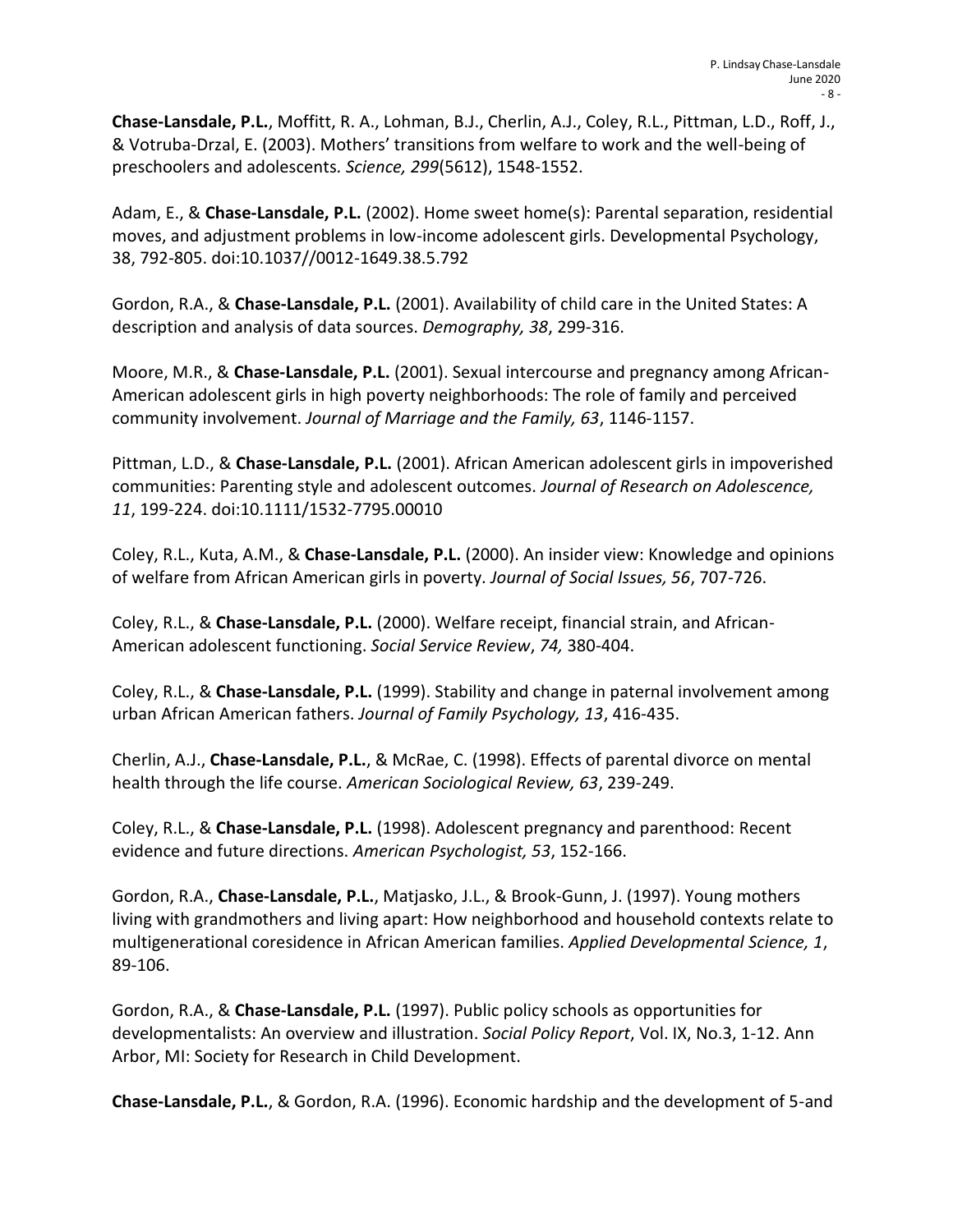6-year-olds: Neighborhood and regional perspectives. *Child Development, 67*, 3338-3367.

Wakschlag, L.S., **Chase-Lansdale, P.L**., & Brooks-Gunn, J. (1996). Not just "ghosts in the nursery:" Contemporaneous intergenerational relationships and parenting in young African American families. *Child Development, 67*, 2131-2147.

**Chase-Lansdale, P.L.**, Cherlin, A.J. & Kiernan, K.E. (1995). The long-term effects of parental divorce on the mental health of young adults: A developmental perspective. *Child Development, 66*, 1614-1634.

**Chase-Lansdale, P.L.**, Wakschlag, L.S., & Brooks-Gunn, J. (1995). A psychological perspective on the development of caring in children and youth: The role of the family. *Journal of Adolescence, 18*, 515-556.

Cherlin, A.J., Kiernan, K.E., & **Chase-Lansdale, P.L.** (1995). Parental divorce in childhood and demographic outcomes in young adulthood. *Demography, 32*, 299-318.

**Chase-Lansdale, P.L.**, Brooks-Gunn, J., & Zamsky, E.S. (1994). Young African American multigenerational families in poverty: Quality of mothering and grandmothering. *Child Development, 65*, 373-393.

**Chase-Lansdale, P.L.** (1993). The impact of poverty on family processes. *The Child, Youth, and Family Services Quarterly, 16*. Washington, DC: Division 37, American Psychological Association.

Brooks-Gunn, J., & **Chase-Lansdale, P.L.** (1991). Children having children: Effects on the family system. *Pediatric Annals, 20*(9), 467-481.

Brooks-Gunn, J., & **Chase-Lansdale, P.L.** (Eds.) (1991). Special section: Secondary data analyses in Developmental Psychology. *Developmental Psychology, 27*, 899-951.

**Chase-Lansdale, P.L.**, Mott, F.L., Brooks-Gunn, J., & Phillips, D.A. (1991). Children of the National Longitudinal Survey of Youth: A unique research opportunity. *Developmental Psychology, 27*, 918-931.

**Chase-Lansdale, P.L.**, Brooks-Gunn, J., & Paikoff, R. (1991). Research and programs for adolescent mothers: Missing links and future promises. Special Issue, "Adolescent Pregnancy and Parenting: Interventions, Evaluations, and Needs." *Family Relations, 40*, 396-404. Reprinted in J. Korbin (Ed.), (1992). Special Issue, "The Impact of Poverty on Children," *American Behavioral Scientist, 35*, 290-312.

Cherlin, A.J., Furstenberg, F.F., Jr., **Chase-Lansdale, P.L.**, Kiernan, K.E., Robins, P.K., Morrison, D. R., et al. (1991). Longitudinal studies of effects of divorce on children in Great Britain and the United States. *Science, 252*, 1386-1389.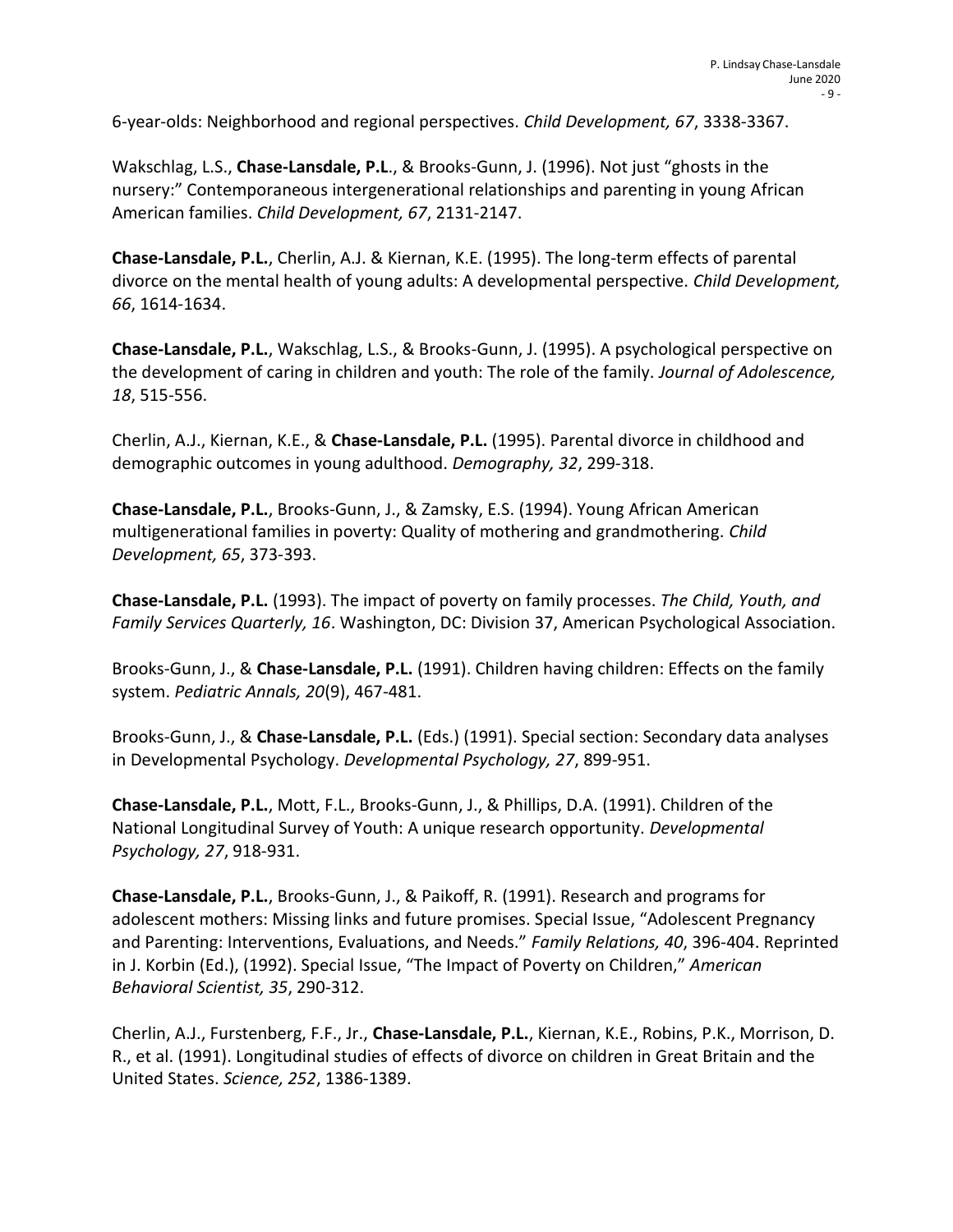Desai, S., **Chase-Lansdale, P.L.**, & Michael, R.T. (1989). Mother or market? Effects of maternal employment on four-year-olds' intellectual abilities. *Demography, 26*, 545-561.

Furstenberg, F.F., Jr., Brooks-Gunn, J., & **Chase-Lansdale, P.L.** (1989). Teenage pregnancy and childbearing. *American Psychologist, 44*, 313-320.

Vinovskis, M.A., & **Chase-Lansdale, P.L.** (1988). Hasty marriages or hasty conclusions? *Public Interest, 90*, Winter, 128-132.

**Chase-Lansdale, P.L.**, & Owen, M.T. (1987). Maternal employment in a family context: Effects on infant-mother and infant-father attachment. *Child Development, 58*, 1505-1512.

**Chase-Lansdale P.L.** (1985). The special supplemental program for women, infants, and children (WIC). *Washington Report, 1*(3). Society for Research in Child Development.

**Chase-Lansdale, P.L.** (1984). The child abuse prevention and treatment act. *Washington Report*, *1*(1). (Founding issue of this publication, now called *Social Policy Report*). Society for Research in Child Development.

Owen, M.T., Easterbrooks, M.A., **Chase-Lansdale, P.L.**, & Goldberg, W.A. (1984). The relation between maternal employment status and the stability of attachment to mother and to father. *Child Development, 55*, 1894-1901. doi:10.2307/1129936

## **MANUSCRIPTS UNDER REVIEW**

Sabol, T.J., Chor, E., Sommer, T.E., **Chase-Lansdale, P.L**., Morris, A., Brooks-Gunn, J., Yoshikawa, H., King, C. & Guminski, S. (under review). The effects of a two-generation education intervention on young children's outcomes in Head Start.

## **BOOKS AND BOOK CHAPTERS**

Sommer T.E., Sabol, T., **Chase-Lansdale, P.L.**, & King, C. (2019). Implementing career pathway training with a family focus: The two-generation approach of the Community Action Project of Tulsa, Oklahoma. In C. King & P.Y. Hong (Eds.), *Pathways to careers in healthcare* (pp. 279-302)*.* Kalamazoo, MI: W.E. Upjohn Institute Press.

Gardner, M., Brooks-Gunn, J., & **Chase-Lansdale, P.L.** (2017). The two-generation approach to building human capital: Past, present and future. In E. Votruba-Drzal & E. Dearing, (Eds.), *Handbook of early childhood development programs, practices, and policies: Theory-based and empirically-supported strategies for promoting young children's growth in the United States* (pp. 330-362)*.* Hoboken, NJ: John Wiley & Sons, Inc.

Dunifon, R., Kopko, K., **Chase-Lansdale, P.L.**, & Wakschlag, L. (2016). Multigenerational relationships in families with custodial grandparents. In M.H. Meyer & Y. Adbul-Malak, (Eds.), *Grandparenting in the U.S.* (pp.133-159). New York: Baywood Publishing.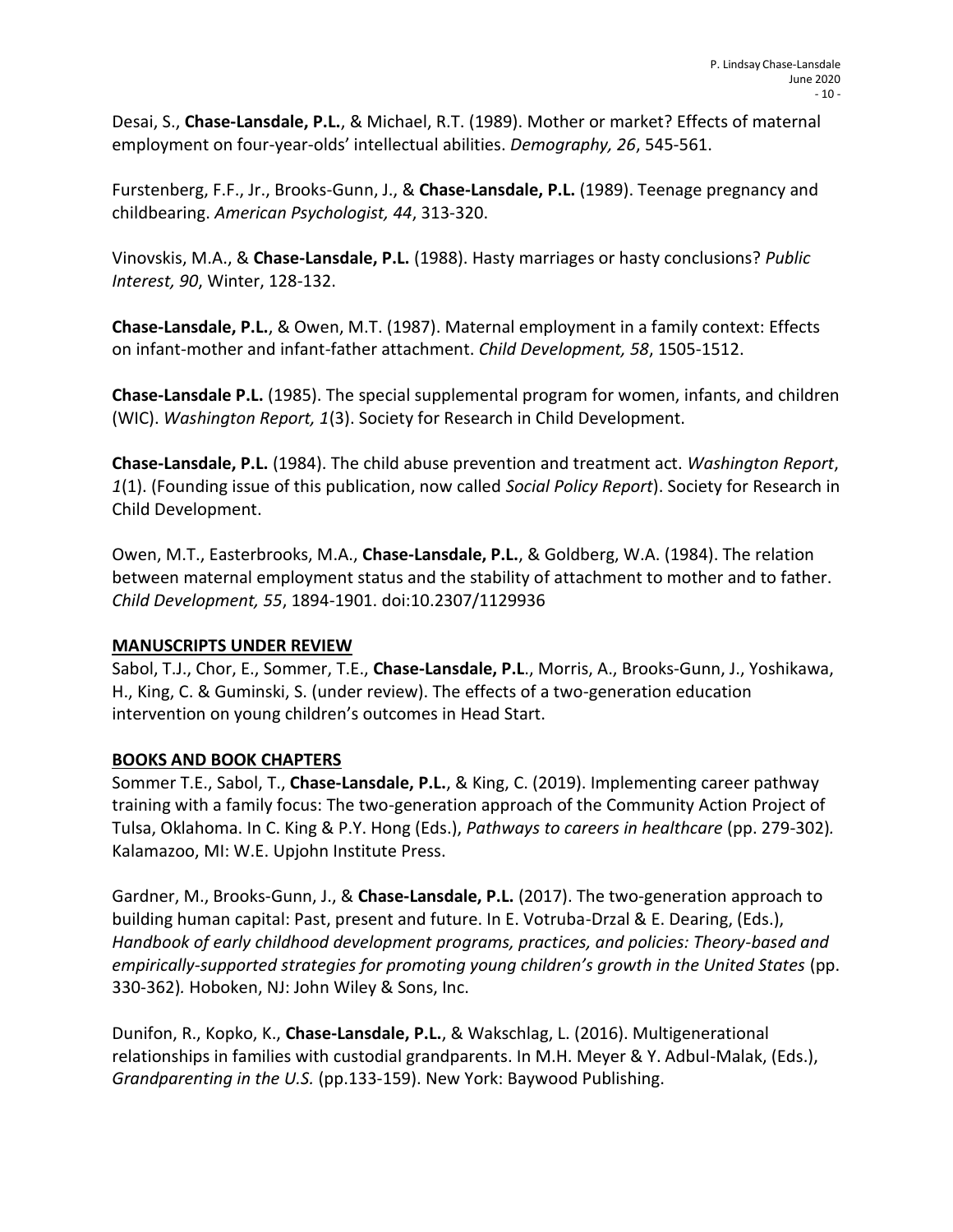Sommer, T.E., Sabol, T.J., **Chase-Lansdale, P.L.**, & Brooks-Gunn, J. (2016). Two-generation education programs for parents and children. In S. Jones & N. Lesaux (Eds.), *The leading edge of early childhood education: Linking science to policy for a new generation* (pp. 135-158). Boston, MA: Harvard Education Press.

Yoshikawa, H., Nieto, A.M., Sommer, T.E., **Chase-Lansdale, P.L.**, Weisner, T.S., & Senders, O. (2016). Money, time, and peers in antipoverty programs for low-income families. In C.S. Tamis-LeMonda and L. Balter (Eds.), *Child psychology: A handbook of contemporary issues* (pp. 473- 494)*.* New York: Taylor and Francis.

King, C. T., **Chase-Lansdale, P.L.**, & Small, M. (Eds.). (2015). *Two Generations. One Future. An Anthology from the Ascend Fellowship.* Washington, D.C.: Ascend at the Aspen Institute.

Sommer, T.E., Sabol., T.J., Smith, T., Dow, S., Barczak, M., **Chase-Lansdale, P.L.**, Brooks-Gunn, J., Yoshikawa, H., & King, C.T. (2015). Promoting education: The two-generation approach of the Community Action Project of Tulsa, OK. In C.T. King, P.L. Chase-Lansdale, & M. Small (Eds.). *Two Generations. One Future. An Anthology from the Ascend Fellowship* (pp. 107-119*.* Washington, D.C.: Ascend at the Aspen Institute.

Pittman, L.D., Wakschlag, L.S., **Chase-Lansdale, P.L**., Brooks-Gunn, J. (2012). "Mama, I'm a person, too!": Individuation and young African-American mothers' parenting competence. In P.K. Kerig, M.S. Schulz, & S. Hauser, (Eds.), *Adolescence and beyond: Family processes and development* (pp. 177-199). Oxford: Oxford University Press.

**Chase-Lansdale, P.L.**, Valdovinos D'Angelo, A., & Palacios, P. (2007). A multidisciplinary perspective on the development of young children in Mexican American immigrant families. In J. E. Lansford, K. Deater-Deckard, & M. H. Bornstein (Eds.), *Immigrant families in contemporary society* (pp. 137-156). New York: Guilford Press.

Smuts, A.B., Smuts, R.W., Smuts, R.M., Smuts, B.B., & **Chase-Lansdale, P.L.** (2006). *Science in the service of children: 1893-1935*. New Haven: Yale University Press.

Coley, R. L., Li-Grining, C. P., & **Chase-Lansdale, P.L.** (2006). Low-income families' child care experiences: Meeting the needs of children and families. In N. Cabrera, R. Hutchins, & H. E. Peters (Eds.), *From welfare to child care: What happens to young children when mothers exchange welfare for work* (pp. 149-170). Mahwah, NJ: Lawrence Erlbaum Associates.

**Chase-Lansdale, P.L.** (2004). The developmentalist perspective: A missing voice. In D. P. Moynihan, T. M. Smeeding, & L. Rainwater (Eds.), *The future of the family* (pp. 166-170). New York: Russell Sage Foundation.

**Chase-Lansdale, P.L.**, Kiernan, K., & Friedman, R.J. (Eds.). (2004). *Human development across lives and generations: The potential for change*. New York: Cambridge University Press.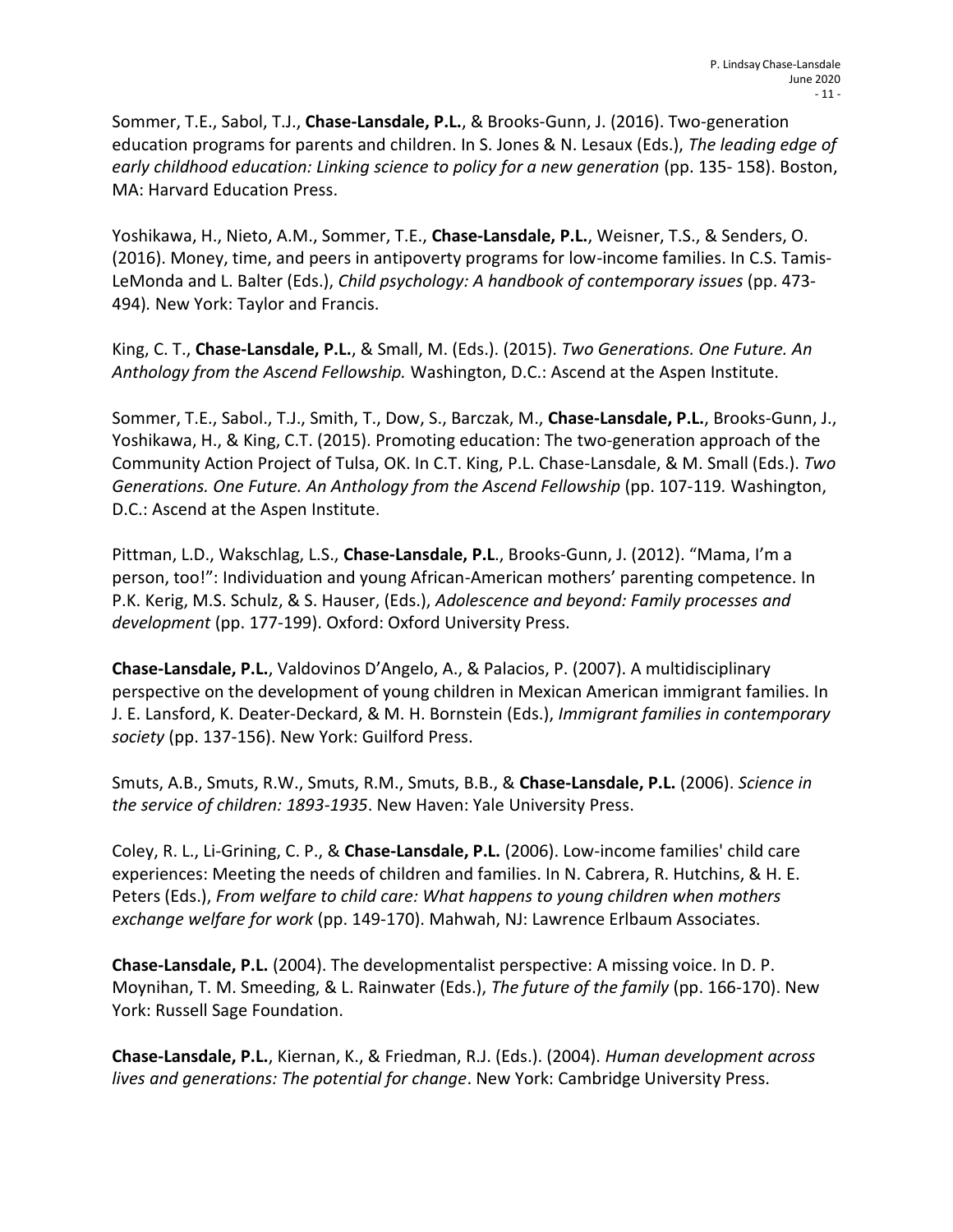**Chase-Lansdale, P.L.**, Kiernan, K., & Friedman, R.J. (2004). Introduction. In **P.L. Chase-Lansdale**, J. Kiernan, & R.J. Friedman, (Eds.). *Human development across lives and generations: The potential for change* (pp. 3-7). New York: Cambridge University Press.

**Chase-Lansdale, P.L**., & Votruba-Drzal, E. (2004). Human development and the potential for change from the perspective of multiple disciplines: What have we learned? In **P.L. Chase-Lansdale**, K. Kiernan, & R.J. Friedman, (Eds.). *Human development across lives and generations: The potential for change* (pp. 343-366). New York: Cambridge University Press.

**Chase-Lansdale, P.L.**, & Pittman, L.D. (2002). Welfare reform and parenting: Reasonable expectations. In M.K. Shields (Issue Ed.), *Future of Children*, Vol. 12, No. 1: Children and Welfare Reform (pp. 167-183). The David and Lucile Packard Foundation, Los Altos, CA.

Friedman, R.J., & **Chase-Lansdale, P.L.** (2002). Chronic adversities. In M. Rutter & E. Taylor (Eds.), *Child and Adolescent Psychiatry, Fourth Edition* (pp. 261-276). London: Blackwell Publishing.

Duncan, G.J., & **Chase-Lansdale, P.L.** (Eds.) (2001). *For better and for worse: Welfare reform and the well-being of children and families*. New York: Russell Sage Foundation.

Duncan, G.J., & **Chase-Lansdale, P.L.** (2001). Introduction. In G.J. Duncan & P.L. Chase-Lansdale (Eds.). *For better and for worse: Welfare reform and the well-being of children and families* (pp. 3-8). New York: Russell Sage Foundation.

**Chase-Lansdale, P.L.**, & Duncan, G.J. (2001). Lessons learned. In G.J. Duncan & P.L. Chase-Lansdale (Eds.), *For better and for worse: Welfare reform and the well-being of children and families* (pp. 307-322). New York: Russell Sage Foundation.

**Chase-Lansdale, P.L.**, Van Widenfelt, B., & Gordon, R.A. (2001). Multigenerational family Qsort. In J. Touliatos, B.F. Perlmutter, & G.W. Holden (Eds.), *Handbook of family measurement techniques, Vol. 2* (p. 38). Thousand Oaks, CA: Sage Publications, Inc.

**Chase-Lansdale, P.L.**, Brooks-Gunn, J., & Zamsky, E.S. (2001). Puzzle task coding system for multigenerational families. In J. Touliatos, B.F. Perlmutter, & G.W. Holden (Eds.), *Handbook of family measurement techniques, Vol. 2* (pp.37-38). Thousand Oaks, CA: Sage Publications, Inc.

Wakschlag, L.S., **Chase-Lansdale, P.L.**, & Brooks-Gunn, J. (2001). Scale of intergenerational relationship quality. In J. Touliatos, B.F. Perlmutter, & G.W. Holden (Eds.), *Handbook of family measurement techniques, Vol. 2* (pp. 70-71). Thousand Oaks, CA: Sage Publications, Inc.

Duncan, G.J., & **Chase-Lansdale, P.L.** (2001). Welfare reform and child well-being. In R.B. Blank & R.T. Haskins (Eds.), *The new world of welfare* (pp. 391-417). Washington, D.C: Brookings Institution Press.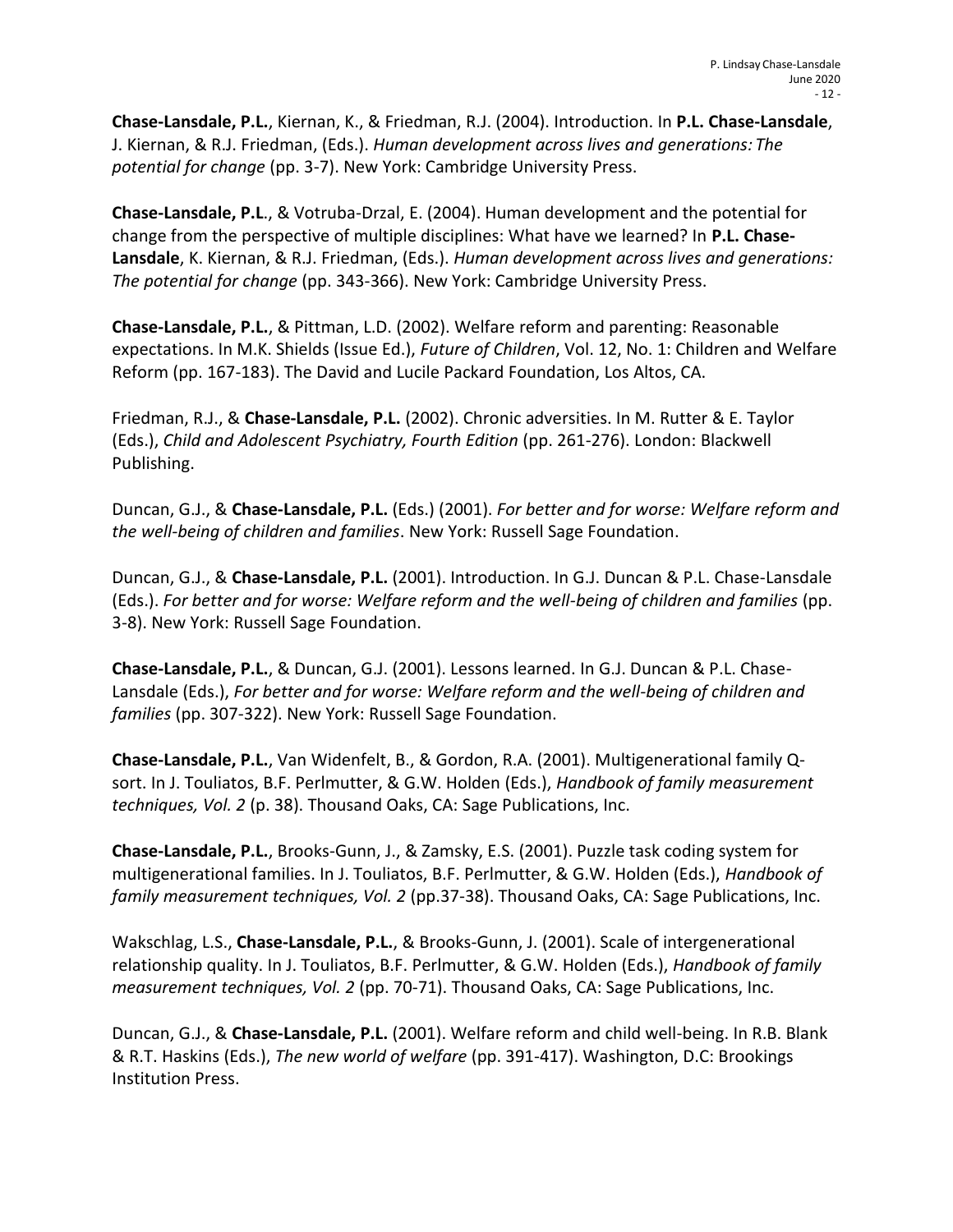**Chase-Lansdale, P.L.** (1999). Effects of poverty on children and families. In L. B. Joseph (Ed.), *Families, poverty, and welfare reform: Confronting a new policy era (pp. 245-281). Chicago:* University of Illinois Press.

**Chase-Lansdale, P.L**., Gordon, R.A., Coley, R.L., Wakschlag, L.S., & Brooks-Gunn, J. (1999). Young African American multigenerational families in poverty: The contexts, exchanges, and processes of their lives. In E.M. Hetherington (Ed.), *Coping with divorce, single parenting, and remarriage: A risk and resiliency perspective* (pp. 165-191). Mahwah, NJ: Lawrence Erlbaum Associates.

**Chase-Lansdale, P.L.**, Gordon, R. A., Brooks-Gunn, J., & Klebanov, P. K. (1997). Neighborhood and family influences on the intellectual and behavioral competence of preschool and early school-age children. In J. Brooks-Gunn, G. J. Duncan, & J. L. Aber (Eds.), *Neighborhood poverty: Context and consequences for children* (Vol. 1, pp. 79-118). New York: Russell Sage Foundation.

Klebanov, P.K., Brooks-Gunn, J., **Chase-Lansdale, P.L.**, & Gordon, R.A. (1997). Are neighborhood effects on young children mediated by features of the home environment? In J. Brooks- Gunn, G.J. Duncan, & J.L. Aber (Eds.), *Neighborhood poverty: Context and consequences for development.* Volume 1, Chapter 5, (pp. 119-145). New York: Russell Sage Foundation.

Brooks-Gunn, J., & **Chase-Lansdale, P.L.** (1995). Adolescent parenthood. In M. H. Bornstein (Ed.), *Handbook of Parenting* (Vol. 3, pp. 113-149). Mahwah, NJ: Lawrence Erlbaum Associates.

**Chase-Lansdale, P.L.**, & Brooks-Gunn, J. (Eds.). (1995). *Escape from poverty: What makes a difference for children?* New York: Cambridge University Press.

**Chase-Lansdale, P.L.**, & Vinovskis, M.A. (1995). Whose responsibility? An historical analysis of the changing roles of mothers, fathers, and society. In P.L. Chase-Lansdale & J. Brooks- Gunn (Eds.), *Escape from poverty: What makes a difference for children?* (pp. 11-37). New York: Cambridge University Press.

Gordon, R.A., & **Chase-Lansdale, P.L.** (1995). *A resource guide to careers in child and family policy* (Revised and expanded edition). Chicago, IL: Irving B. Harris School of Public Policy and the Chapin Hall Center for Children, University of Chicago.

**Chase-Lansdale, P.L.** (1994). Families and maternal employment during infancy: New linkages. In R.D. Parke & S.M. Kellam (Eds.), *Exploring family relationships with other social contexts* (pp. 29-48). Hillsdale, NJ: Lawrence Erlbaum.

**Chase-Lansdale, P.L. (**1994). Policies for stepfamilies: Crosswalking private and public domains. In A. Booth & J. Dunn (Eds.), *Step-parent families with children: Who benefits and who does not?* (pp. 205-216). Hillsdale, NJ: Lawrence Erlbaum.

**Chase-Lansdale, P.L.**, & Brooks-Gunn, J. (1994). Correlates of adolescent pregnancy and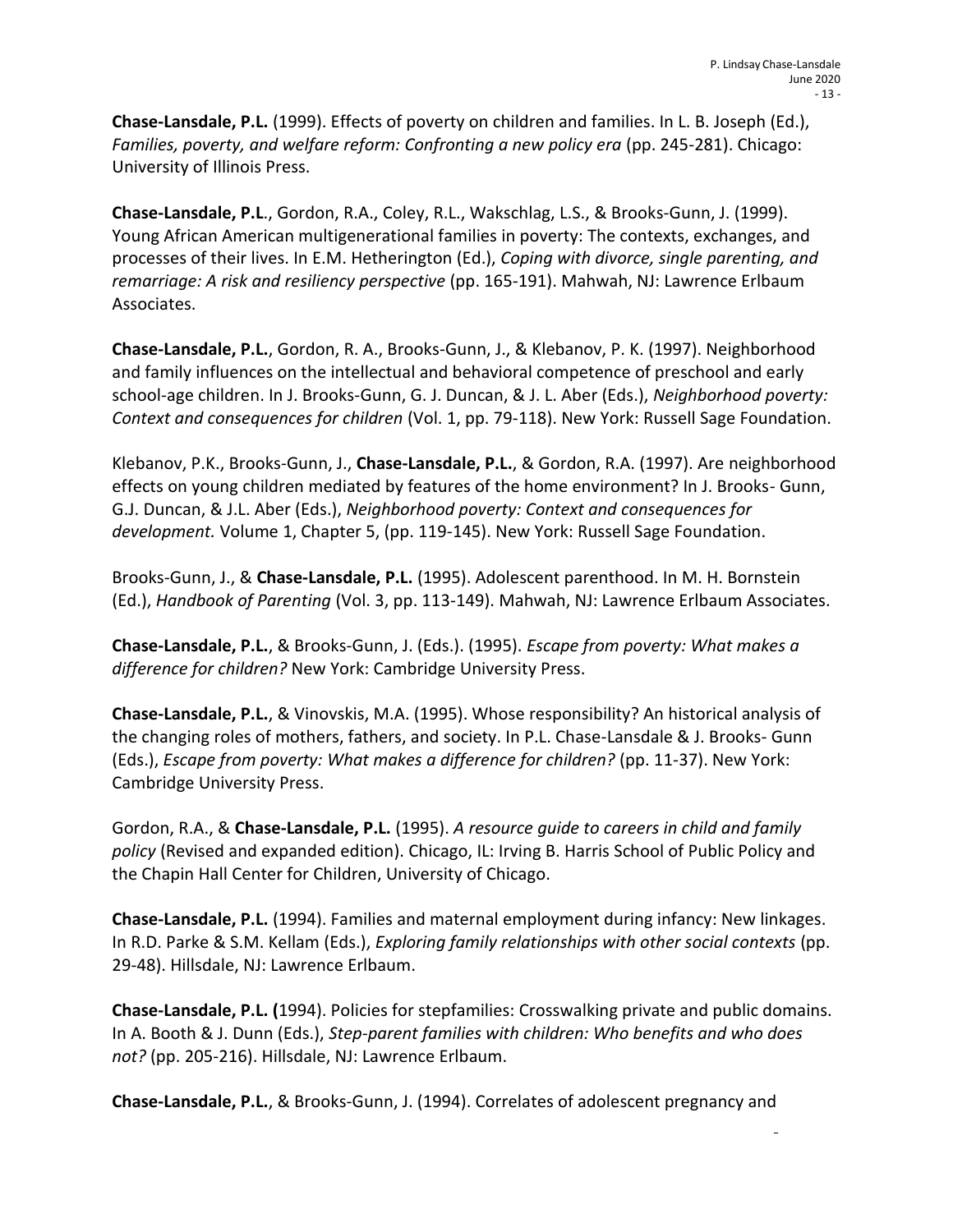parenthood. In C.B. Fisher & R.M. Lerner (Eds.), *Applied Developmental Psychology* (pp. 207- 236). New York: McGraw-Hill, Inc.

Seidensticker R.A., & **Chase-Lansdale, P.L.** (1993). *Careers in child and family policy: A resource guide to policy settings and research programs*. The Chapin Hall Center for Children and the Irving B. Harris School of Public Policy, University of Chicago.

**Chase-Lansdale, P.L.**, & Vinovskis, M.A. (1993). Adolescent pregnancy and child support. In R. Wollons (Ed.), *Children at risk in America: History, concepts, and public policy* (pp. 202-229). New York: SUNY Press.

Kiernan, K.E., & **Chase-Lansdale, P.L.** (1993). Children and marital breakdown: Short and longterm consequences. In A. Blum and J-L Rallu (Eds.), *European Population. Vol. II. Demographic Dynamics* (pp. 295-308). London, England: John Libby and Company, Ltd.

**Chase-Lansdale, P.L.**, Michael, R.T., & Desai, S. (1992). L'effet de l'emploi chez les meres d'enfants en bas age: Le role de l'environnement familial. (The impact of early maternal employment on child development: The role of the home environment). In B. Pierrehumbert (Ed.), *L'Accueil du jeune enfant: Politiques et recherches dans les differents pays* (Child care of young children: Policy and research in different countries) (pp. 164- 174). M. Soule (Series Ed.), *La vie de l'enfant.* (The life of the child). Paris: Editions ESF.

Brooks-Gunn, J., & **Chase-Lansdale, P.L.** (1991). Childbearing, adolescent: Effects on children. In R. M. Lerner, A.C. Peterson, & J. Brooks-Gunn (Eds.), *Encyclopedia of Adolescence* (pp. 103- 106). New York: Garland Publishing, Inc.

**Chase-Lansdale P.L.**, Michael, R.T., & Desai, S. (1991). Maternal employment during infancy: An analysis of "Children of the National Longitudinal Survey of Youth (NLSY)." In J.V. Lerner & N. Galambos (Eds.), *Employment of mothers and their children* (pp. 37-61). New York: Garland Publishing, Inc.

**Chase-Lansdale, P.L**., & Hetherington, E.M. (1990). The impact of divorce on life-span development: Short and long-term effects. In P.B. Baltes, D.L. Featherman, & R.M. Lerner (Eds.), *Life-span development and behavior*. Vol. 10. (pp. 107-151). Hillsdale, NJ: Lawrence Erlbaum.

**Chase-Lansdale, P.L**., & Vinovskis, M.A. (1987). Should we discourage teenage marriage? *Public Interest, 87*, Spring, 23-37. Reprinted in G. Bird & M.J. Sporakowski (Eds.), (1992). *Taking sides: Clashing views on controversial issues in family and personal relationships* (pp. 156- 163). Guilford, CT: The Dushkin Publishing Group, Inc.

## **POLICY BRIEFS**

Sommer, T.E., Tighe, L.A., Sabol, T.J., Chor, E., **Chase-Lansdale, P.L.**, Yoshikawa, H., Morris, A., & King, C. (in preparation). *What are the effects of a two-generation* English as a Second Language program on low-income immigrant parents*?* (Two-Generation Programs: Policy Brief V).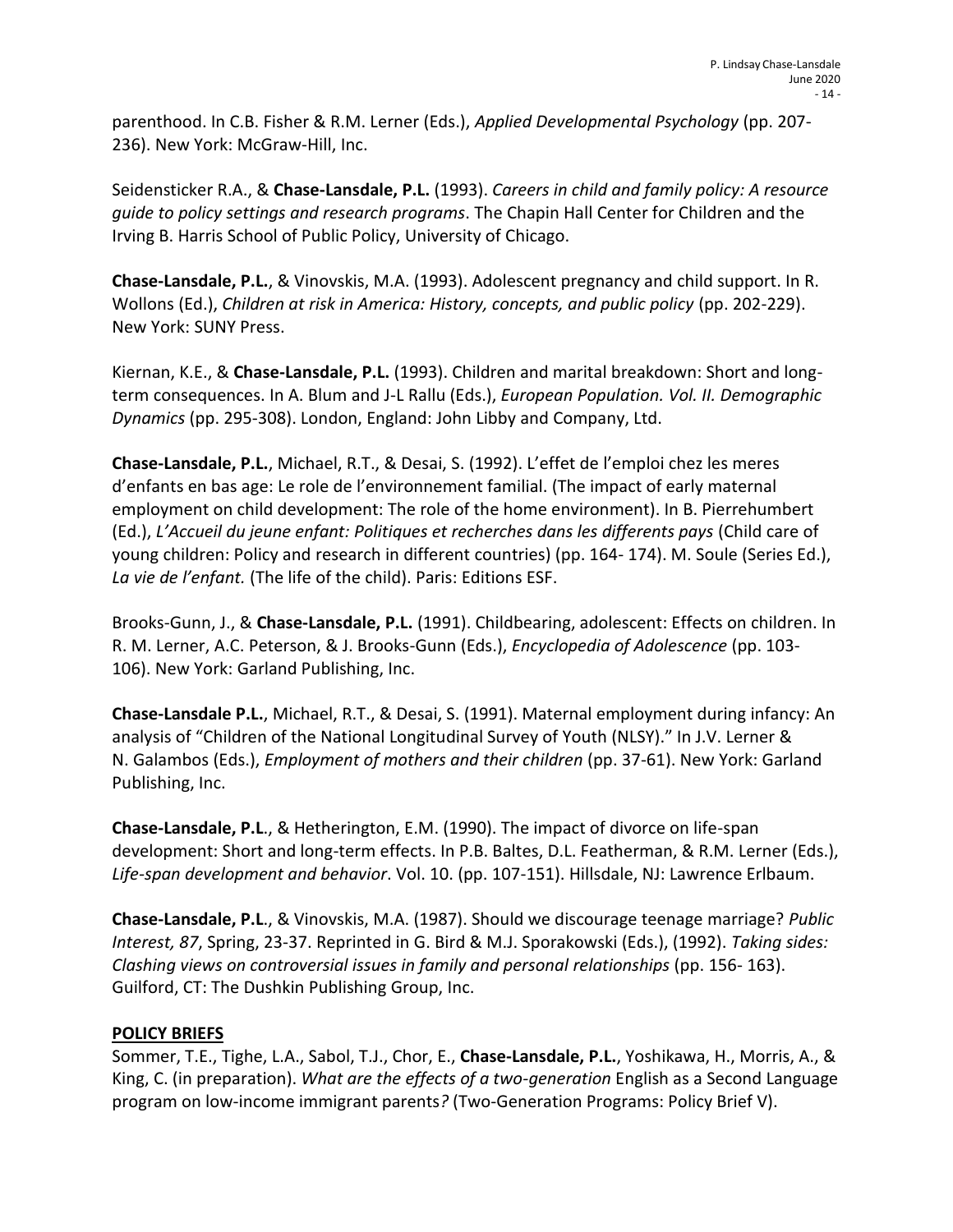Washington, D.C: Ascend at the Aspen Institute.

Chor, E., Sabol, T.J., Sommer, T.E., **Chase-Lansdale, P.L.**, Tighe, L.A., Brooks-Gunn, J., Yoshikawa, H., Morris, A., & King, C. (in preparation). *What are the effects of a two-generation human capital program on* Head Start parents' later education, career, and economic wellbeing? (Two-Generation Programs: Policy Brief IV). Washington, D.C: Ascend at the Aspen Institute.

Sommer, T.E., Schneider, W., Chor, E., Sabol, T.J., **Chase-Lansdale, P.L**., Brooks-Gunn, J., Yoshikawa, H., Morris, A., & King, C. (2019). *What are the effects of a two-generation human capital program on children's attendance and chronic absence in Head Start?* Two- Generation Programs: Policy Brief III. Washington, DC: Ascend at the Aspen Institute.

Sabol, T.J., Chor, E., Sommer, T.E., **Chase-Lansdale, P.L.**, Morris, A., Brooks-Gunn, J., Yoshikawa, H., King, C., & Guminski, S. (2019). *What are the effects of a two-generation human capital program on children's outcomes in Head Start?* Two-Generation Programs: Policy Brief II. Washington, DC: Ascend at the Aspen Institute.

**Chase-Lansdale, P.L.**, Sabol, T.J., Sommer, T.E., Chor, E., Cooperman, A.W., Brooks-Gunn, J., Yoshikawa, H., King, C., & Morris, A. (2019). *What are the effects of a twogeneration human capital program on low-income parents' education, employment and psychological well-being?* Two-Generation Programs: Policy Brief I. Washington, DC: Ascend at the Aspen Institute.

**Chase-Lansdale, P.L.**, Moffitt, R.A., Lohman, B.J., Cherlin, A J., Coley, R.L., Pittman, L.D., Roff, J., & Votruba-Drzal, E. (2003). *How are children affected by employment and welfare transitions?*  (JCPR Policy Brief, vol. 5, no. 3). Evanston, IL, Chicago: Northwestern University/University of Chicago.

**Chase-Lansdale, P.L.**, Coley, R.L., Lohman, B.J., & Pittman, L.D. (2002). *Welfare reform: What about the children?* (Policy Brief 02-1, Report of Welfare, Children, and Families: A Three- City Study). Baltimore, MD: Johns Hopkins University. Available at [http://web.jhu.edu/threecitystudy/Publications/.](http://web.jhu.edu/threecitystudy/Publications/)

Coley, R.L., **Chase-Lansdale, P.L.**, & Li-Grining, C.P. (2001). *Child care in the era of welfare reform: Quality, choices, and preferences* (Policy Brief No. 01-4, Report of Welfare, Children, and Families: A Three-City Study). Baltimore, MD: Johns Hopkins University. Available at [http://web.jhu.edu/threecitystudy/Publications/.](http://web.jhu.edu/threecitystudy/Publications/)

Cherlin, A.J., Winston, P., Angel, R., Burton, L., **Chase-Lansdale, P.L.**, Moffitt, R., Wilson, W. J., Coley, R.L., & Quane, J. (2000). *What welfare recipients know about the new rules and what they have to say about them* (Policy brief 00-1, Report of Welfare, Children and Families: A Three-City Study). Baltimore, MD: Johns Hopkins University. Available at [http://web.jhu.edu/threecitystudy/Publications/.](http://web.jhu.edu/threecitystudy/Publications/)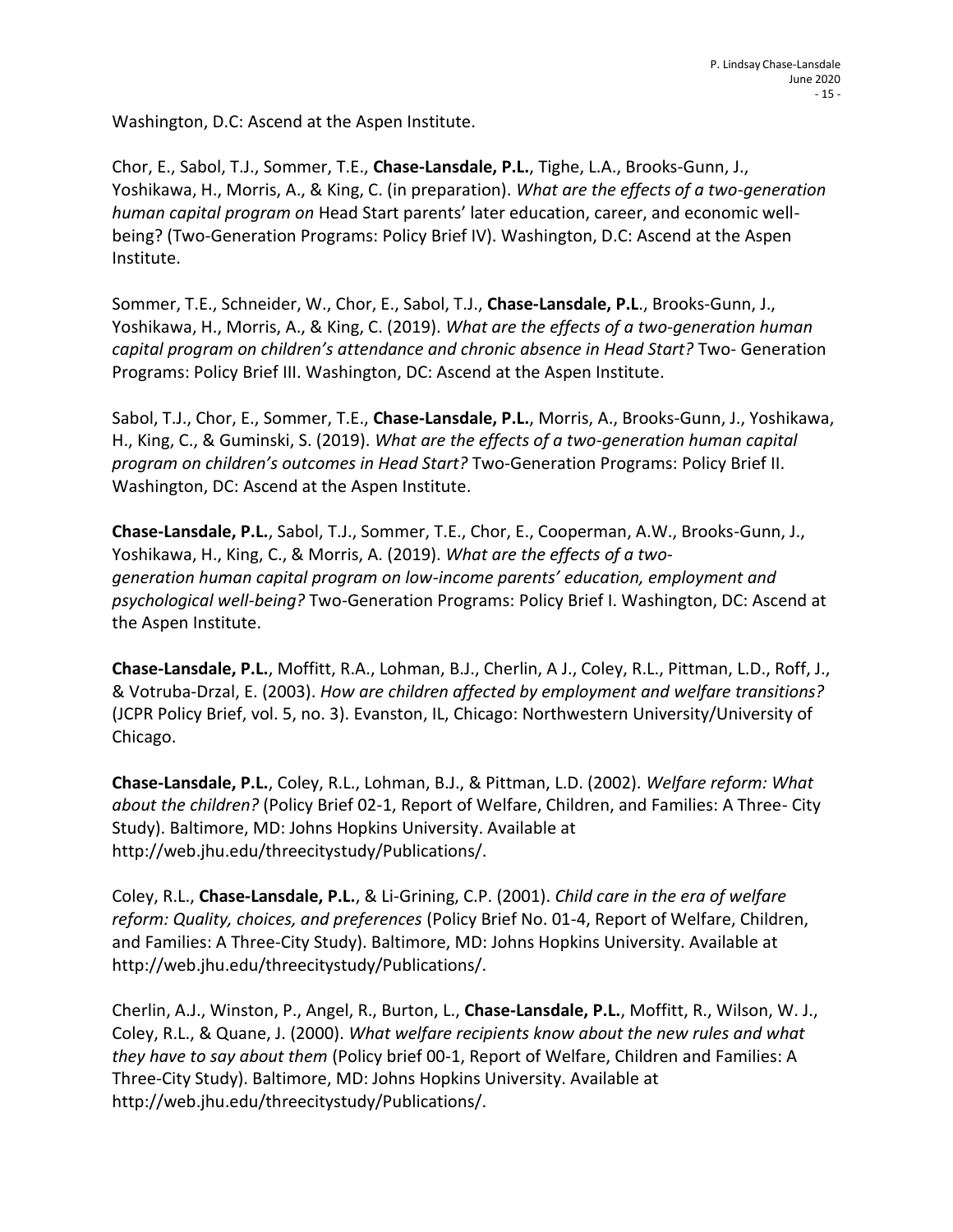#### **INVITED REPORTS**

Sommer, T.E., **Chase-Lansdale, P.L.**, Sama-Miller, E., Ross, C., & Baumgartner, S. (2018). *Conceptual frameworks for intentional approaches to improving economic security and child well-being* (OPRE Report No. 2018-03). Washington, DC: Office of Planning, Research and Evaluation, Administration for Children and Families, U.S. Department of Health and Human Services.

Sama-Miller, E., Ross, C., Sommer, T.E., Baumgartner, S., Roberts, L., & **Chase-Lansdale, P.L.** (2017). *Exploration of integrated approaches to supporting child development and improving family economic security* (OPRE Report No. 2017-84). Washington, DC: Office of Planning Research and Evaluation, Administration for Children and Families, U.S. Department of Health and Human Services.

Sabol, T.J., Sommer T.E., **Chase-Lansdale, P.L.** (2015). Transforming the lives of parents and children together: Two-Generation educational programs as anti-poverty strategies. *Illinois Kids Count 2015*. Chicago, IL: Voices for Illinois Children.

Sabol, T.J. & **Chase-Lansdale, P.L.** (2015). Does Head Start promote outcomes for low-income parents? *The Aspen Journal of Ideas.* Washington, D.C.: Ascend at the Aspen Institute.

Gordon, R.A., **Chase-Lansdale, P.L.**, Adam, E.K., Coleman, M.S., Choong, Y.C. (1999). *A resource guide to careers in child and family policy.* [http://www.sesp.northwestern.edu/CFP.](http://www.sesp.northwestern.edu/CFP)

**Chase-Lansdale, P.L.**, Gordon, R.A., & McLain, K.G. (1998). The Irving B. Harris Graduate School of Public Policy Studies: An overview and personal reflection. In E. Fenichel (Ed.), *Special Issue of Zero to Three in Honor of Irving B. Harris*. Vol. 18, No. 5. National Center for Infants, Toddlers, and Families, Washington, DC.

#### **RECENT PRESENTATIONS**

Sommer, T.E., Tighe, L., Sabol, T., **Chase-Lansdale, P.L.**, Yoshikawa, H., Brooks-Gunn, J., Morris, A., & King, C. (2020, May). *The effects of a two-generation ESL program on parent and child outcomes.* Forthcoming paper presentation at the Society for Research in Child Development Special Topics Conference. Rio Grande, Puerto Rico.

Sommer, T.E., Sabol, T., Dela Cruz, K., **Chase-Lansdale, P.L.**, Brooks-Gunn, J., Yoshikawa, H., & King, C. (2019, November). *Using parent perspectives to explain effects of a two-generation human capital program on parent outcomes*. Paper presentation at the Association for Public Policy Analysis and Management Annual Fall Conference. Denver, CO.

Sommer, T.E., Schneider, W., Chor, E., Sabol, T., **Chase-Lansdale, P.L.**, Brooks-Gunn, J., Yoshikawa, H., Morris, A., & King, C. (2019, March). *The effects of a two-generation human capital program on children's chronic absence in Head Start*. Paper presented at the Society for Research in Child Development Biennial Meeting, Baltimore, MA.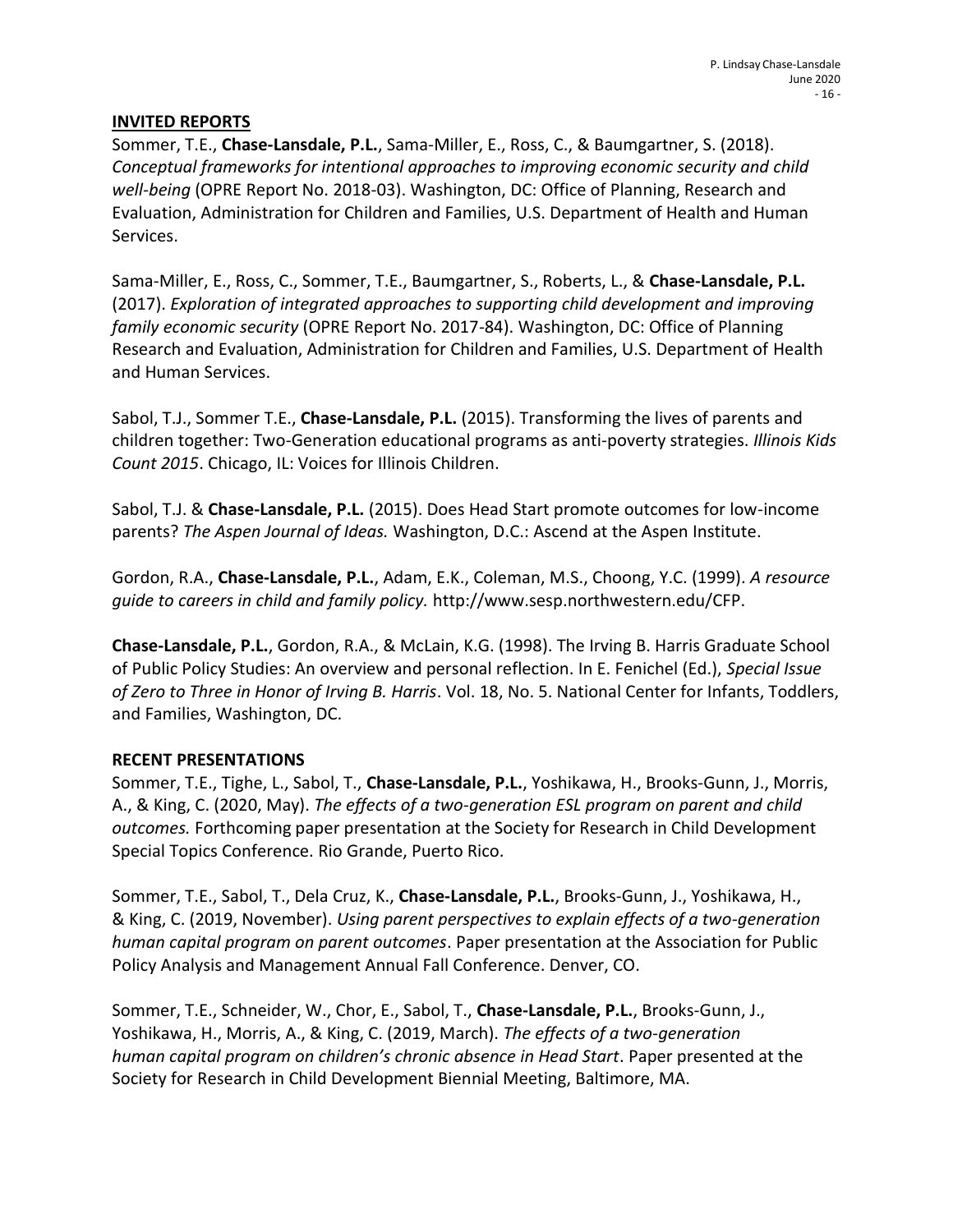Sommer, T.E., Schneider, W., Chor, E., & **Chase-Lansdale, P.L.** (2018, November). *The oneyear effects of parents' career training and employment on children's chronic absenteeism in Head Start*. Paper presented at the Association for Public Policy Analysis and Management Fall Research Conference, Washington, D.C.

**Chase-Lansdale, P.L.**, Sabol, T.J., Sommer, T.E., Chor, E., Brooks-Gunn, J., Yoshikawa, H., King, C., & Morris, A. (2018, November). *The longer-term effects of a two-generation human capital program on parents and children in Head Start*. Paper presented at the Association for Public Policy Analysis and Management Fall Research Conference, Washington, D.C.

**Chase-Lansdale, P.L.**, Sommer, T.E., Sabol, T., Chor, E., Brooks-Gunn, J., Yoshikawa, H., King, C., & Morris, A.S. (2017, November). *The effects of using Head Start as a platform to provide education and training programs for low-income parents*. Paper presented at the Association for Public Policy Analysis and Management Fall Research Conference, Chicago, IL.

Sommer, T.E., Gomez, C.J., Sanchez, A., Schneider, W., Pelczar, A., **Chase-Lansdale, P.L.**, Brooks-Gunn, J., & Yoshikawa, H. (2017, April). *A mixed method study: Explaining the effects of an intervention that combines career pathway training for parents with Head Start services for children*. Poster presented at the Population Association of American Annual Meeting, Chicago, IL.

Sommer, T.E., **Chase-Lansdale, P.L.**, Sabol, T.J., Chor, E., Brooks-Gunn, J., Yoshikawa, H., King. C., & Morris, A. (2017, April). *The effects of a two-generation human capital intervention on low-income parents and their young children in Head Start.* Paper presented at the Society for Research in Child Development Biennial Meeting, Austin, TX.

Cooperman, A.W., Sabol, T.J., Sommer, T.E., **Chase-Lansdale, P.L.**, Chor, E., Busby, A., & Morris, A. (2017, March). *Concurrent interactions of parent and child executive functioning skills as a predictor of child cognitive and socioemotional outcomes*. Poster presented at the Tenth Biennial Federal Reserve System Community Development Research Conference, Washington, D.C.

Sommer, T.E., Sabol, T.J., **Chase-Lansdale, P.L**., Small, M.L., Wilde, H., Brown, S., & Huang, Z. (2016, November). *Promoting parents' social capital to increase children's attendance in Head Start: Evidence from an experimental intervention*. Paper presented at the Association for Public Policy Analysis and Management Fall Research Conference, Washington, D.C.

Sommer, T.E., Schneider, W., Sabol, T.J., **Chase-Lansdale, P.L.**, Brooks-Gunn, J., Small, M., King, C., & Yoshikawa, H. (2016, October). *A two-generation human capital approach to antipoverty policy in Head Start*. Invited presentation at the Russell Sage Foundation's Conference on Anti-Poverty Policy Initiatives for the United States, New York City, NY.

Chor, E., Sommer, T.E., Gomez, C., Yoshikawa, H., **Chase-Lansdale, P.L.**, & Brooks-Gunn, J. (2016, July). *Strengthening Head Start impacts for dual language learner children: A mixed*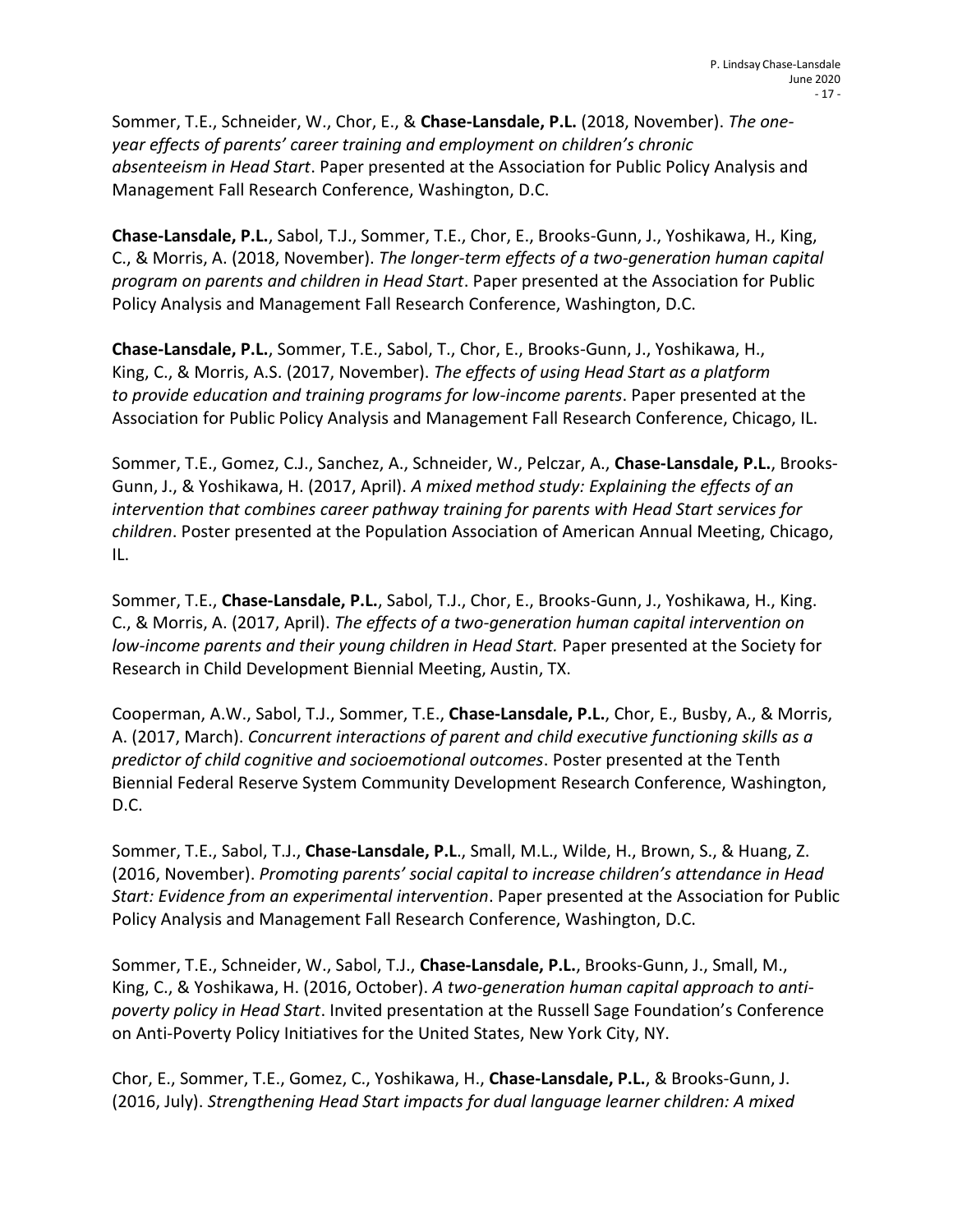*methods case study of a two-generation intervention*. Symposium conducted at the Administration for Children and Families' National Research Conference on Early Childhood, Washington, D.C.

Cooperman, A.W., Sommer, T.E., & **Chase-Lansdale, P.L.** (2016, May). *The intergenerational associations between psychological functioning and working memory among low-income families with children in Head Start.* Poster presented at the Association for Psychological Science Annual Convention, Chicago, IL.

**Chase-Lansdale, P.L**., & Sommer, T.E. (2016, April). *Promoting parents' social capital to increase children's attendance in Head Start: Evidence from an experimental intervention.* Institute for Policy Research Fay Lomax Cook Colloquium, Northwestern University, Evanston, IL.

**Chase-Lansdale, P.L**., and Sommer, T.E. (2015, October). *Promoting Parent Social Capital to Increase Child Head Start Attendance: Evidence from an Experimental Evaluation.* Invited presentation at the 2015 Aspen ThinkXChange, "National Forum on Two-Generation Solutions," Aspen, CO.

**Chase-Lansdale, P.L.** (2015, September). *Expanding Opportunities for Parents and Children Simultaneously: Two-Generation Education Programs.* Invited Keynote Address for the 6<sup>th</sup> Annual Forum, "Empowering Children and Parents Together: The Promise of Two-Generation Programs," Center for Children and Families, UT-Dallas, Dallas, TX.

**Chase-Lansdale, P.L.** (2015, May). *Two-Generation Programs in the 21st Century.* Broom Center Seminar Series, University of California, Santa Barbara, Santa Barbara, CA.

**Chase-Lansdale, P.L.** (2015, April). Invited Panel Discussion for the Launch of *Two Generations. One Future. An Anthology from the Ascend Fellowship.* Washington, D.C.: Ascend at the Aspen Institute.

**Chase-Lansdale, P.L.**, & Sabol, T.J. (2015, January). *Research and evaluation for two-generation programs.* Invited presentation, National Head Start Association, Washington, D.C.

Sommer, T.E., Sabol, T.J., **Chase-Lansdale, P.L.**, Brooks-Gunn, J. (2014, December). The complexity of effecting two-generational change. *The Leading Edge of Early Childhood Education: Linking Science to Policy for a New Generation of Pre-Kindergarten*. Harvard Graduate School of Education, Boston, MA.

Garfield, C., Duncan, G., Gutina, A., Rutsohn, J., McDade, T., Adam, E., Coley, R., **Chase-Lansdale, P.L.** (2014, November). *Epidemiological and Longitudinal Study of Obesity in Young Males and the Transition to Fatherhood*. American Public Health Association Annual Meeting and Exposition, New Orleans, LA.

**Chase-Lansdale, P.L.** (2014, July). *Two-Generation Programs in the 21st Century*. Invited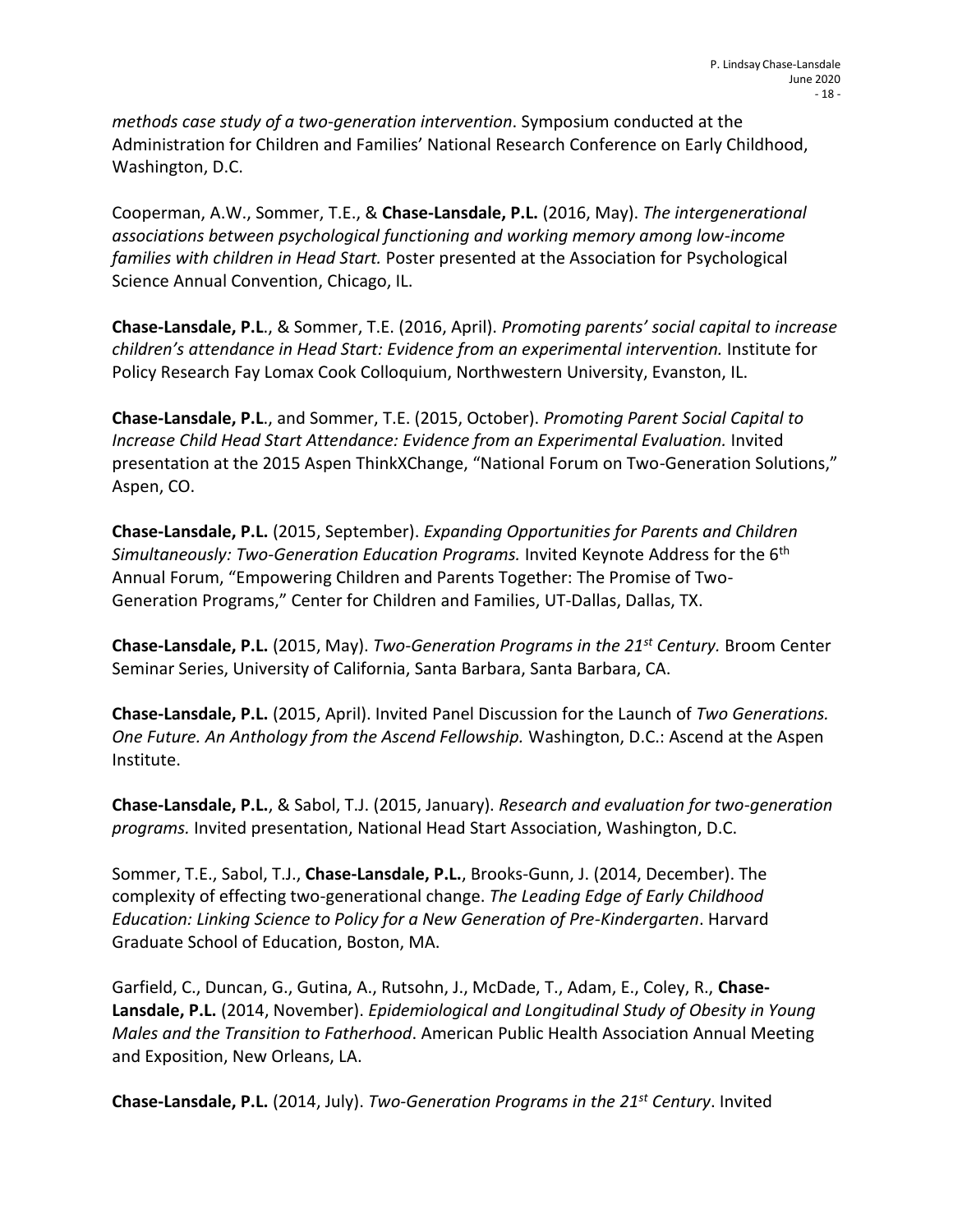Presentation, Head Start's 12<sup>th</sup> National Research Conference on Early Childhood, Washington, DC.

Ross, E., Sabol, T.J., & **Chase-Lansdale, P.L.** (2014, July). *The influence of parenting on children attending Head Start: A classroom fixed-effects design.* Poster presented at Head Start's 12th National Research Conference on Early Childhood, Washington, D.C.

Sabol, T. J., & **Chase-Lansdale, P.L.** (2014, July). *Investing in Head Start Parents' Human and Social capital: Evidence from Two-Generation Research and Practice.* Paper presented at Head Start's 12th National Research Conference on Early Childhood, Washington, D.C.

Sommer, T.E., **Chase-Lansdale, P.L.**, Sabol, T.J., Yoshikawa, H., Brooks-Gunn, J., & King, C.T. (2014, June) *Barrier or Opportunity to Promote Parental Employment?: Early Childhood Education Programs for Low-Income Children.* Presentation at the Work and Family Researchers Network Conference, New York, New York.

Sabol, T.J., **Chase-Lansdale, P.L.**, & Brooks-Gunn, J. (2014, June). *Advancing the science of child development: Do we need a new household survey?* Assessing the Need for a New Nationally Representative Household Panel Survey in the United States, National Science Foundation Conference, Washington, D.C.

Alamuddin, R.A., Sabol, T.J., Sommer, T.E., & **Chase-Lansdale, P.L.** (2014, May). *The Relationship between Exposure to Postsecondary Education and Parenting among Low-Income Mothers*. Poster presented at the 17th Annual Welfare Research Evaluation Conference, Washington, DC.

**Chase-Lansdale, P.L.** (2014, May). *Two-Generation Programs in the 21st Century*. Presentation at the Princeton University Conference, "Helping Parents, Helping Children: Exploring the Promise of Two-Generation Programs." Princeton, NJ.

**Chase-Lansdale, P.L.** (2014, April). *Two-Generation Programs in the 21st Century*. Invited presentation, Osher Lifelong Learning Institute, Evanston, IL.

**Chase-Lansdale, P.L.**, Sommer, T.E. (2014, April). *Two-Generation Solutions: Evidence from the Field*. In "Two Generations, One Future." IPR Policy Research Briefing, Evanston, IL.

**Chase-Lansdale, P.L.**, Sommer, T.E. (2014, March). *Two-Generation Programs in the 21st Century.* Invited presentation to the Business and Professional People for the Public Interest, Loyola University, Chicago, IL.

Sabol, T.J., **Chase-Lansdale, P.L.** & Ross, E. (2013, November). *Does classroom quality matter in Head Start? Evidence from a family-fixed effects design.* Paper presented at the Association for Public Policy Analysis & Management Conference, Washington, D.C.

**Chase-Lansdale, P.L.**, & King, C. (2012). *The Community Action Project (CAP) Family Life Study: A*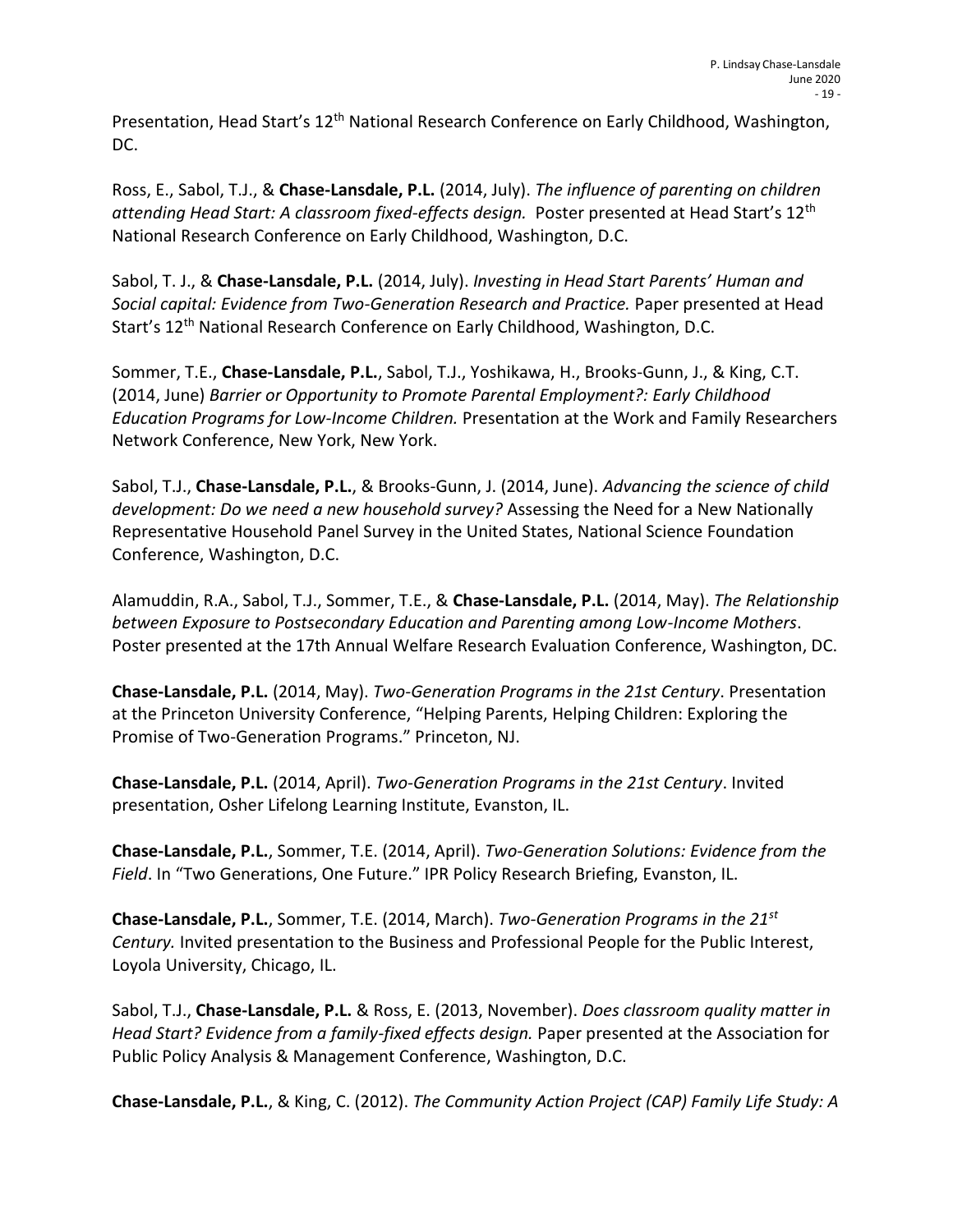*M0del Two-Generation Program.* (2013, May). Invited Presentation, Colloquium Series, Administration for Children and Families (ACF)/Office of Planning, Research, and Evaluations (OPRE), U.S. Department of Health and Human Services, Washington, DC.

**Chase-Lansdale, P.L.**, & Brooks-Gunn, J. (2012). *Two-Generation Programs in the 21st Century*. (2013, March). Presentation at the Conference, *Future of Children, "*It Takes Two Generations: Strengthening the Mechanisms of Child Development." Princeton University, Princeton, NJ.

**Chase-Lansdale, P.L.** (2012). *Escape from Poverty: Two Generation Education Interventions for Low-Income Parents and Their Young Children.* Invited Presentation. Colloquium Series, Psychological Studies in Education Division, UCLA Graduate School of Education & Information Studies, Los Angeles, CA.

**Chase-Lansdale, P.L.** (2012). *Improving Life Opportunities: Two Generation Education Interventions for Low-Income Parents and Their Young Children.* Invited Presentation. Women Employed. Chicago, IL.

**Chase-Lansdale, P.L.** (2012). *Improving Life Opportunities: Two Generation Education Interventions for Low-Income Parents and Their Young Children.* Invited Presentation, Los Angeles Alliance for a New Economy (LAANE). Los Angeles, CA.

**Chase-Lansdale, P.L.**, King, C.T., & Sommer, T.E. (2012). *CareerAdvance®: A Model Two-Generation Program: Lessons Learned.* Invited Presentation at the Aspen Institute's Site Visit to the Community Action Project, (CAP), of Tulsa, Oklahoma.

**Chase-Lansdale, P.L.**, Sommer, T.E., Sabol, T.J., & Ross, E. (2012). *Promoting Dual-Generation Anti-Poverty Programs: The Promise of Combining Adult Workforce Training with Early Childhood Education.* Poster. National Head Start Conference, Washington, DC.

**Chase-Lansdale, P.L.,** & Sommer, T.E. (2012). *Improving Life Opportunities for Evanston Families: Two Generation Education Interventions for Low-Income Parents and Their Young Children.* Invited Presentation. Evanston Community Foundation, Evanston, IL.

**Chase-Lansdale, P.L.** (2012). *What is a Two-Generation Approach, and Why Is It a Game Changer?* Invited Participation in a Plenary Session at the *Ascend ThinkXChange*, The Aspen Institute, Aspen, CO.

Sabol, T.J., & **Chase-Lansdale, P.L.** (2012). *The Influence of Low-Income Children's Participation in Head Start on Parents' Educational Attainment.* Paper Presented in the Symposium, "Parent Engagement in the 21<sup>st</sup> Century: Educating Low-Income Parents and Children Simultaneously." (**Chase-Lansdale**, Sommer, & Sabol, co-organizers). Association of Public Policy and Management Annual Meeting. Baltimore, MD.

Sommer, T.E., **Chase-Lansdale, P.L.**, King, C.T., & Yoshikawa, H. (2012). *New Models of Parent-*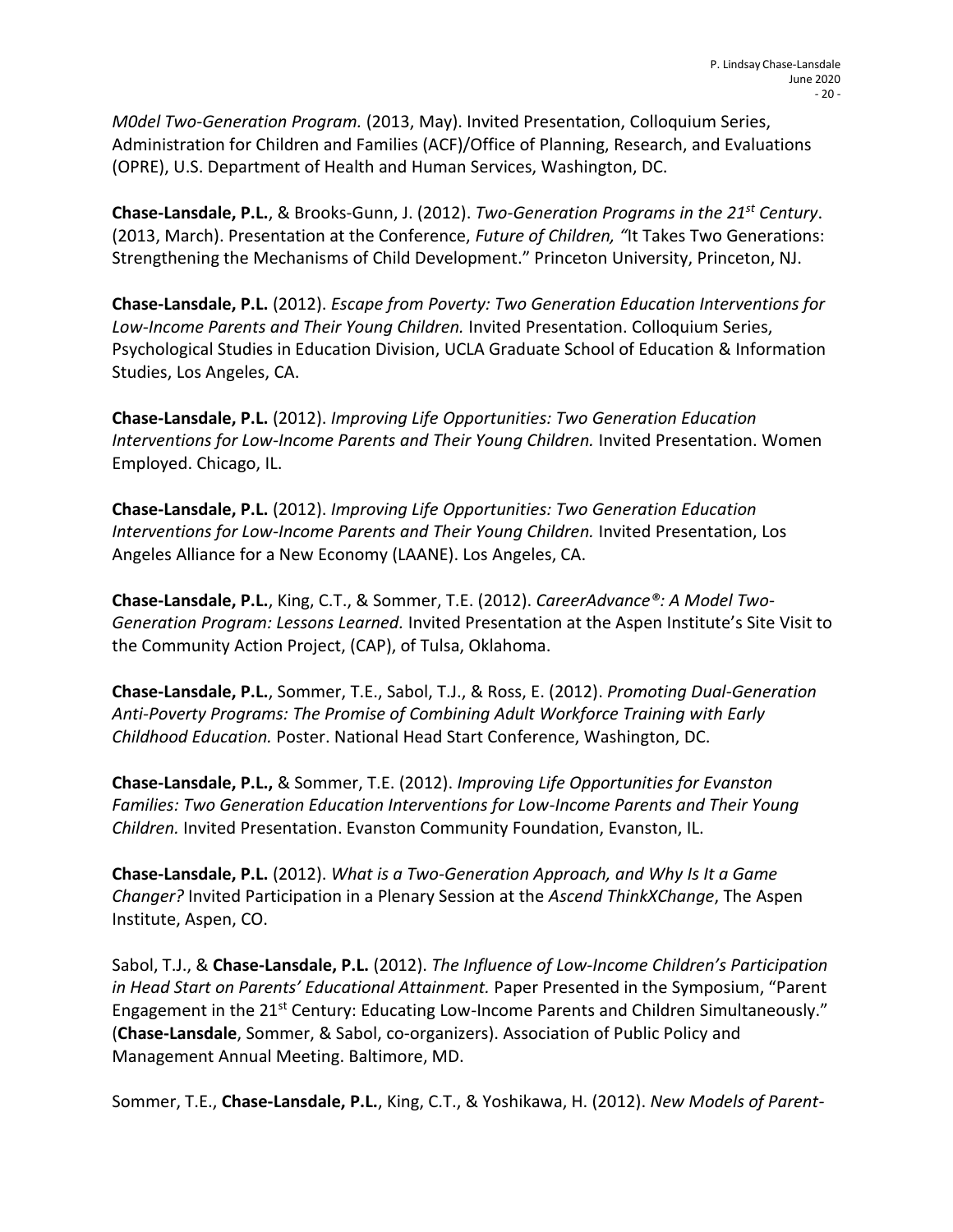*Child Engagement in Early Childhood Education: The Role of Social Capital in Promoting Low-Income Parents' Education and Careers.* Paper Presented in the Symposium, "Parent Engagement in the 21<sup>st</sup> Century: Educating Low-Income Parents and Children Simultaneously." (**Chase-Lansdale**, Sommer, & Sabol, co-organizers). Association of Public Policy and Management Annual Meeting. Baltimore, MD.

# *1996 – 2011: Over 100 presentations at universities, national conferences and federal agencies*

# **COMPLETED RESEARCH AWARDS (CONT.)**

Co-Investigator: Multidisciplinary Program in Education Sciences with Uttal, D. (PI), and Spillane, J. (Co-PI). Institute for Education Sciences, U.S. Department of Education, 2008 – 2013, \$4,116,861. Co-Investigator: Social Influences on Early Adult Stress Biomarkers with McDade, T. (PI), Adam, E. (Co-PI), Cook, T. (Co-I), Duncan, G. (Co-I), and Massey, D. (Co-I). National Institute of Child Health and Human Development, 2007 – 2012, \$1,409,295.

Principal Investigator: *Cells to Society (C2S): The Center on Social Disparities and Health* at the Institute for Policy Research, Northwestern University. R21 Developmental Infrastructure Award with Adam, E. (Co-PI), Kuzawa, C. (Co-PI), and McDade, T. (Co-PI). National Institute for Child Health and Human Development, 2007 – 2011, \$928,920.

Principal Investigator: Welfare, Children, and Families: A Three-City Study. The Annie E. Casey Foundation, 2006 – 2007, \$75,000.

Co-Principal investigator: Multidisciplinary Program in Education Sciences with Spillane, J. (PI), and Duncan, G. (Co-PI). Predoctoral training program on education, based on the social sciences, Northwestern University. Institute for Education Sciences, U.S. Department of Education, 2004 – 2009, \$3,663,364.

Principal Investigator: Diversity Supplement for Angela Valdovinos to *Welfare, Children, and Families: A Three-City Study*. National Institute of Child Health and Human Development, 2004 – 2008, \$99,596.

Co-Principal Investigator: Welfare, Children, and Families: A Three-City Study. Subcontract from Johns Hopkins University to Northwestern University; \$895,958. National Institute of Child Health and Human Development, 2004 – 2008, \$6,300,000.

Principal Investigator: Transitions to Parenting and Serious Romantic Partnerships Among Urban Youths with Edin, K. (Co-PI). William T. Grant Foundation, 2004 – 2005, \$150,000.

Co-Principal Investigator: Welfare, Children, and Families: The Three-City Teacher Survey. The Annie E. Casey Foundation, 2004 – 2006, \$50,000.

Principal Investigator: Welfare, Children, and Families: A Three-City Study. The Searle Fund for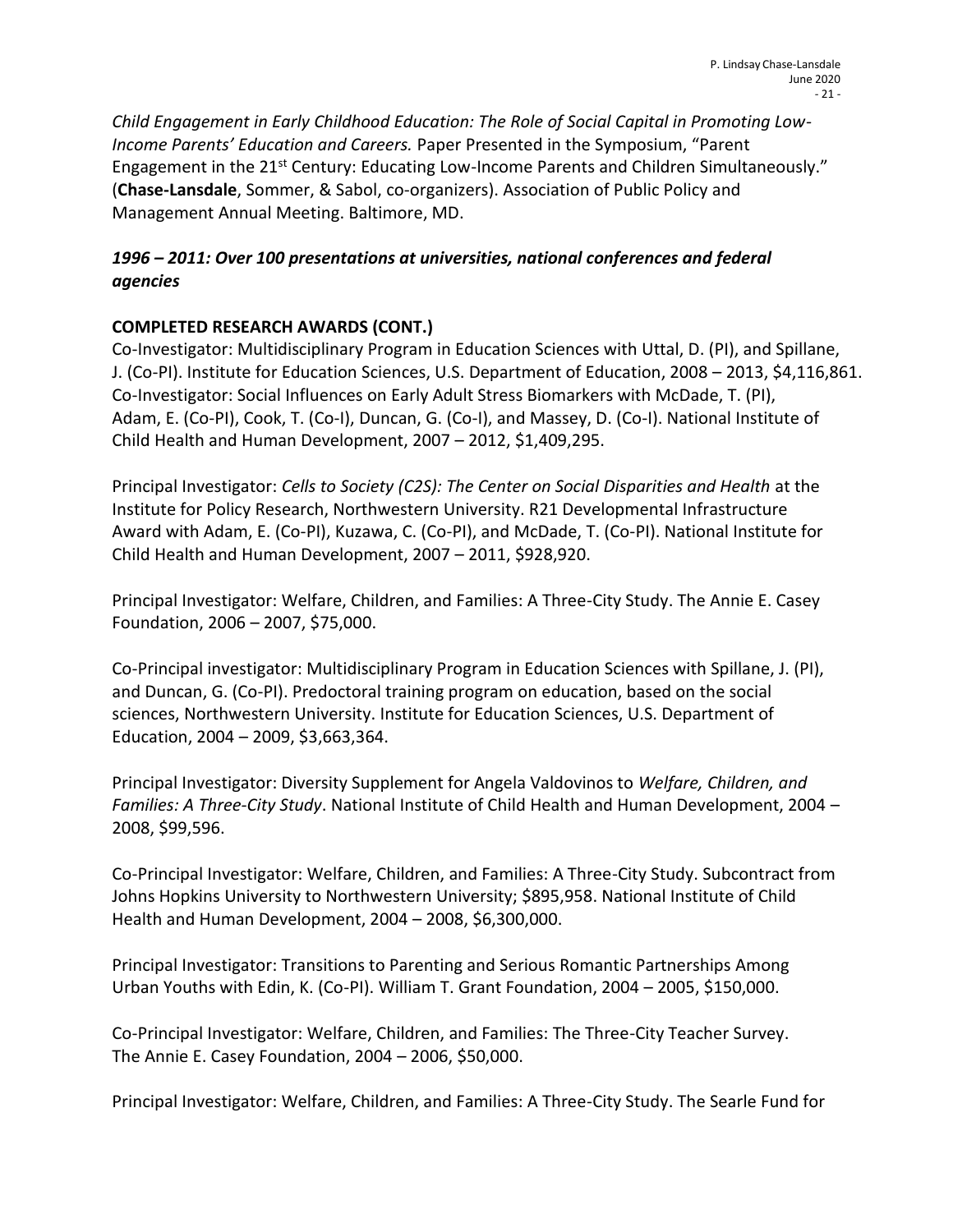Policy Research, 2002 – 2004, \$98,672.

Co-investigator: Couple Dynamics and Fathers' Investments in Children with Edin, K., Duncan, G., and England, P. The National Science Foundation, 2002 – 2004, \$299,650.

Co-Principal Investigator: Couple Dynamics and Fathers' Investment in Children: A Qualitative Addition to Fragile Families with Edin, K., Brooks-Gunn, J., Duncan, G., England, P., and McLanahan, S. MacArthur Foundation Network on the Family and the Economy, 2001 – 2003, \$871,111.

Principal Investigator: Welfare, Children, and Families: A Three-City Study. Subcontract from Johns Hopkins University. Kellogg Foundation, 2001 – 2002, \$5,529.

Principal Investigator: *Well-Being and Dysfunction Across the Generations: Change and Continuity Conference.* Jacobs Foundation, 2000 – 2001, \$6,083.

Co-Principal Investigator: Time, Love, Cash, Care and Children with Brooks-Gunn, J., Duncan, G., Edin, K., England, P., Folbre, N., Johnson, W., and McLanahan, S. John D. and Catherine T. MacArthur Foundation, 2000 – 2001, \$125,000.

Co-Principal Investigator: Time, Love, Cash, Care, and Children with Brooks-Gunn, J., Duncan, G., Edin, K., England, P., Folbre, N., Johnson, W., and McLanahan, S. MacArthur Foundation Network on the Family and the Economy, 1999 – 2000, \$127,700.

Co-Principal Investigator: MacArthur Foundation Network Fellowship. MacArthur Foundation Network on the Family and the Economy, 1999 – 2000, \$18,438.

Co-Principal Investigator: Economic Change and the Living Arrangements of Teenage Mothers. MacArthur Foundation Network on the Family and the Economy, 1998 – 1999, \$7,935.

Principal Investigator: Officer's Discretionary Award to revise, update, and develop website for *Careers in child and family policy: A resource guide to policy settings and research Programs*  with Gordon, R. (Co-PI). William T. Grant Foundation, 1998 – 1999.

Principal Investigator of subaward: Welfare Reform and Children: A Three-City Study with Angel, R., Burton, L., Cherlin, A., Moffitt, R., and Wilson, W.J. Award to Johns Hopkins University: \$12,000,000. National Institute of Child Health and Human Development, 1998 – 2002, Subcontract to Northwestern University: \$651,472.

Principal Investigator: Welfare Reform and Children: A Three-City Study with Angel, R., Burton, L., Cherlin, A., Moffitt, R., and Wilson, W.J. \$2,000,000. The John D. and Catherine T. MacArthur Foundation, 1998 – 2002.

Co-Principal investigator: Grants to other institutions in support of *Welfare, Children and*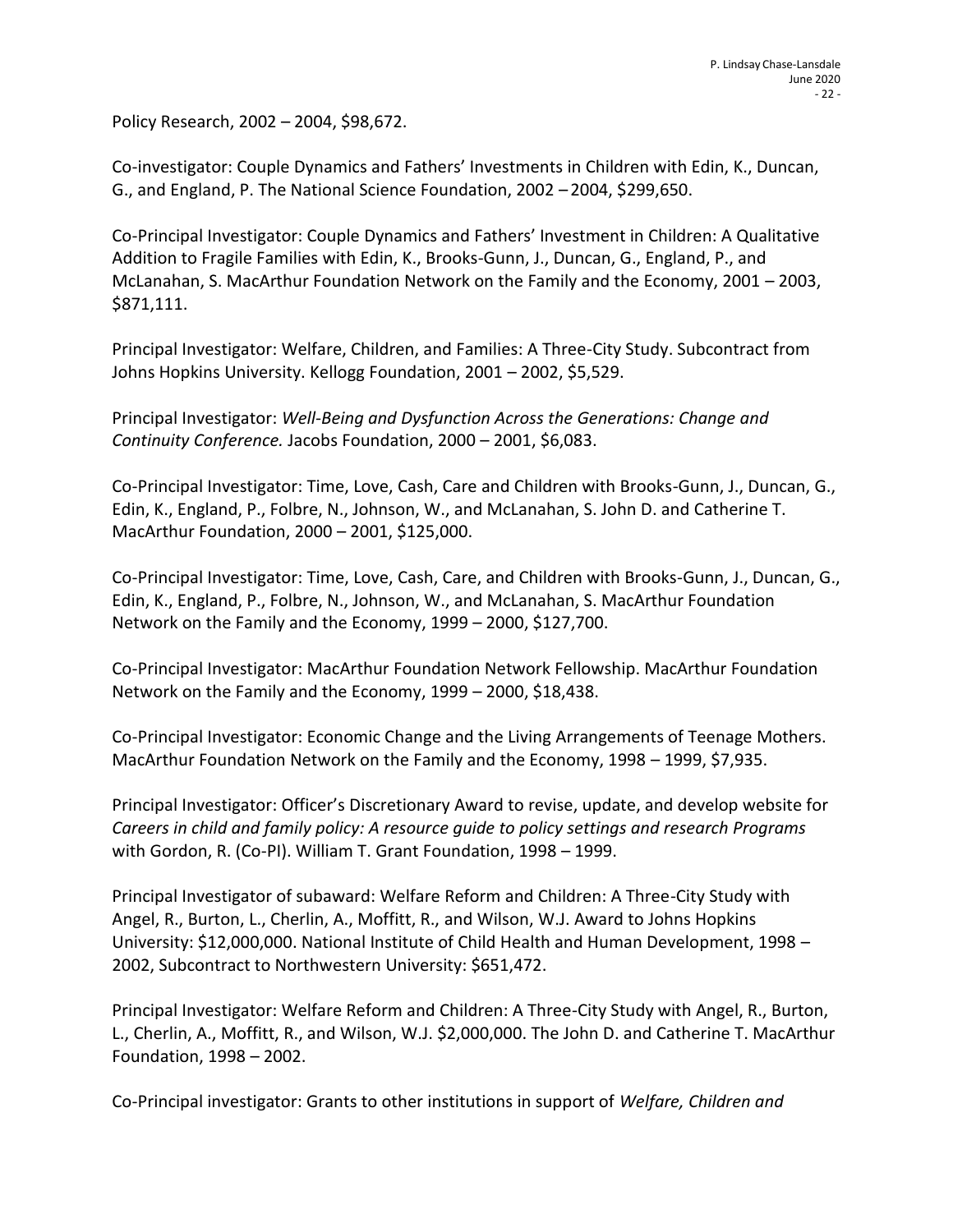*Families: A Three-City Study* with Angel, R., Burton, L., Cherlin, A., Moffitt, R., andWilson, W.J. Office of the Assistant Secretary for Planning and Evaluation of the U.S. Department of Health and Human Services; Administration on Developmental Disabilities; The Boston Foundation; The Annie E. Casey Foundation; The Edna McConnell Clark Foundation; The Hogg Foundation for Mental Health; The Henry J. Kaiser Foundation; Kronkosky Charitable Foundation; The Charles Stewart Mott Foundation; and The David and Lucile Packard Foundation. 1998 – 2002, Approximately \$8,000,000.

Principal Investigator: A Three-City Study of Family Economic and Social Well-Being after Welfare Reform with Angel, R., Burton, L., Cherlin, A., Moffitt, R., and Wilson, W.J. Woods Fund of Chicago, 1997 – 2000, \$18,769.

Principal Investigator: Children, Families, and Welfare Reform: A Three-City Study with Angel, R., Burton, L., Cherlin, A., Moffitt, R., and Wilson, W.J. \$2,024,462. Robert Wood Johnson Foundation, 1997 – 2002.

Principal Investigator: A Three-City Study of Family Economic and Social Well-Being After Welfare Reform with Burton, L., Cherlin, A., Moffitt, R., and Wilson, W.J. Joyce Foundation, 1997 – 2001, \$188,771.

Principal Investigator: A Three-City Study of Family Economic and Social Well-Being After Welfare Reform with Burton, L., Cherlin, A., Moffitt, R., and Wilson, W.J. Lloyd A. Fry Foundation, 1997 – 1999, \$31,781.

Co-Principal Investigator: Joblessness and Urban Poverty Program with Wilson, W.J (PI). Support for *The Families in the Community Study* and research on welfare reform. Ford Foundation, 1996 – 1999.

Principal Investigator: Understanding the Impact of Community Revitalization: A Research Program on the Role of Neighborhoods and Families in Healthy Development of African-American Children and Youth; *The Families in Communities Study*, part of center grant to Harris School's Center for the Study of Urban Inequality, directed by Wilson, W.J. Carnegie Corporation of New York, 1995 – 1999, \$300,000.

Principal Investigator: Officer's Discretionary Award to revise and expand *Careers in child and family policy: A resource guide to policy settings and research programs* with Gordon, R. (Co-PI). William T. Grant Foundation, 1994 – 1995.

Co-Principal Investigator: Prospective Studies of the Effects of Divorce on Children with Cherlin, A., Furstenberg, F., Kiernan, K., Morrison, D., and Robins, P. National Institute of Health, 1994 – 1998.

Principal Investigator of subaward: Neighborhood and Family Influences on the Development of Poor Urban Children and Adolescence. Social Science Research Council, 1991 – 1995.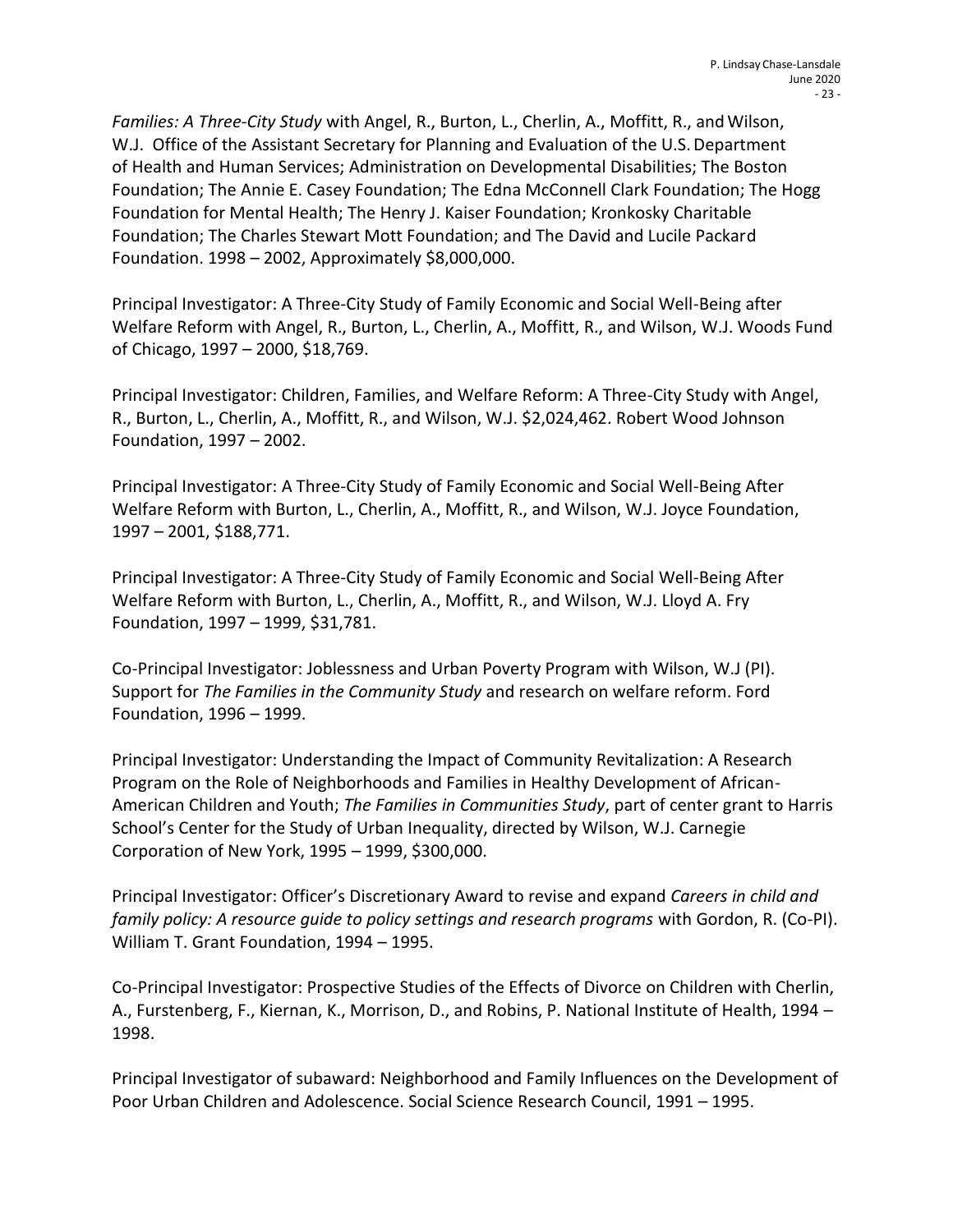Co-Principal Investigator: Federal Child Welfare Research Grant with Richman, H. (Co-PI), Campbell, S. (Co-PI), George, R. (Co-PI), Schuerman, J. (Co-PI), and Costello, J. (Co-PI). U.S. Department of Health and Human Services, 1990 – 1995.

Collaborator: Prospective Studies of the Effects of Divorce on Children with Cherlin, A. (PI) and Furstenberg, F. (Co-PI). Collaborators: Kiernan, K., and Robins, P. National Institute of Child Health and Human Development, 1989– 1993.

Co-Principal Investigator: The Effects of Maternal Employment on Child Development: Insights from "Children of the National Longitudinal Survey of Youth" with Michael, R.T. in collaboration with Desai, S. William T. Grant Foundation, 1988 – 1991.

Principal Investigator: The Effects of Teenage Motherhood on Child Development: A Family Systems Perspective with Brooks-Gunn, J. (Co-PI), and Furstenberg, F. (Consultant). National Institute of Child Health and Human Development, 1988 – 1992.

Co-Principal Investigator: Proposal to expand the SRCD Summer Institutes on Child Development and Social Policy with Everett, B., and the Society for Research in Child Development's Social Policy Committee. Foundation for Child Development, 1986 – 1988.

Collaborator. Proposal to establish the Child and Youth Research Forum for Members of Congress and Staff. Developed in collaboration with Everett, B., and the Society for Research in Child Development's Social Policy Committee. William T. Grant Foundation, 1985 – 1986.

Co-Principal Investigator: Proposal to extend the Congressional Science Fellowships in Child Development Program. Developed in collaboration with Everett, B., and the Society for Research in Child Development's Social Policy Committee. Foundation for Child Development and the William T. Grant Foundation, 1984 – 1988.

Co-Principal Investigator: Proposal to expand the Washington Liaison Office of the Society for Research in Child Development. Developed in collaboration with Everett, B., and the Society for Research in Child Development's Social Policy Committee. Foundation for Child Development and the William T. Grant Foundation, 1982 – 1985.

## **BOARD AND COMMITTEE POSITIONS (CONT.)**

1999-2002 **Member**, National Advisory Board, Urban Seminar Series on Children's Health 1998-2004 and Safety, John F. Kennedy School of Government, Harvard University **Member**, Editorial Board, *Journal of Research on Adolescence* 1998-2002 **Member**, Policy Council, Association for Public Policy Analysis and Management 1998-2001 **Member**, Visiting Committee, School of Social Work, University of Michigan 1997-2000 **Member**, Advisory Board, Family Research Consortium III: Diversity, Family 1997-2000 **Chair**, Nominating Committee, Foundation for Child Development Process, Child and Adolescent Mental Health, National Institute of Mental Health 1996-1998 **Co-Chair**, Committee on Interdisciplinary Affairs, Society for Research on